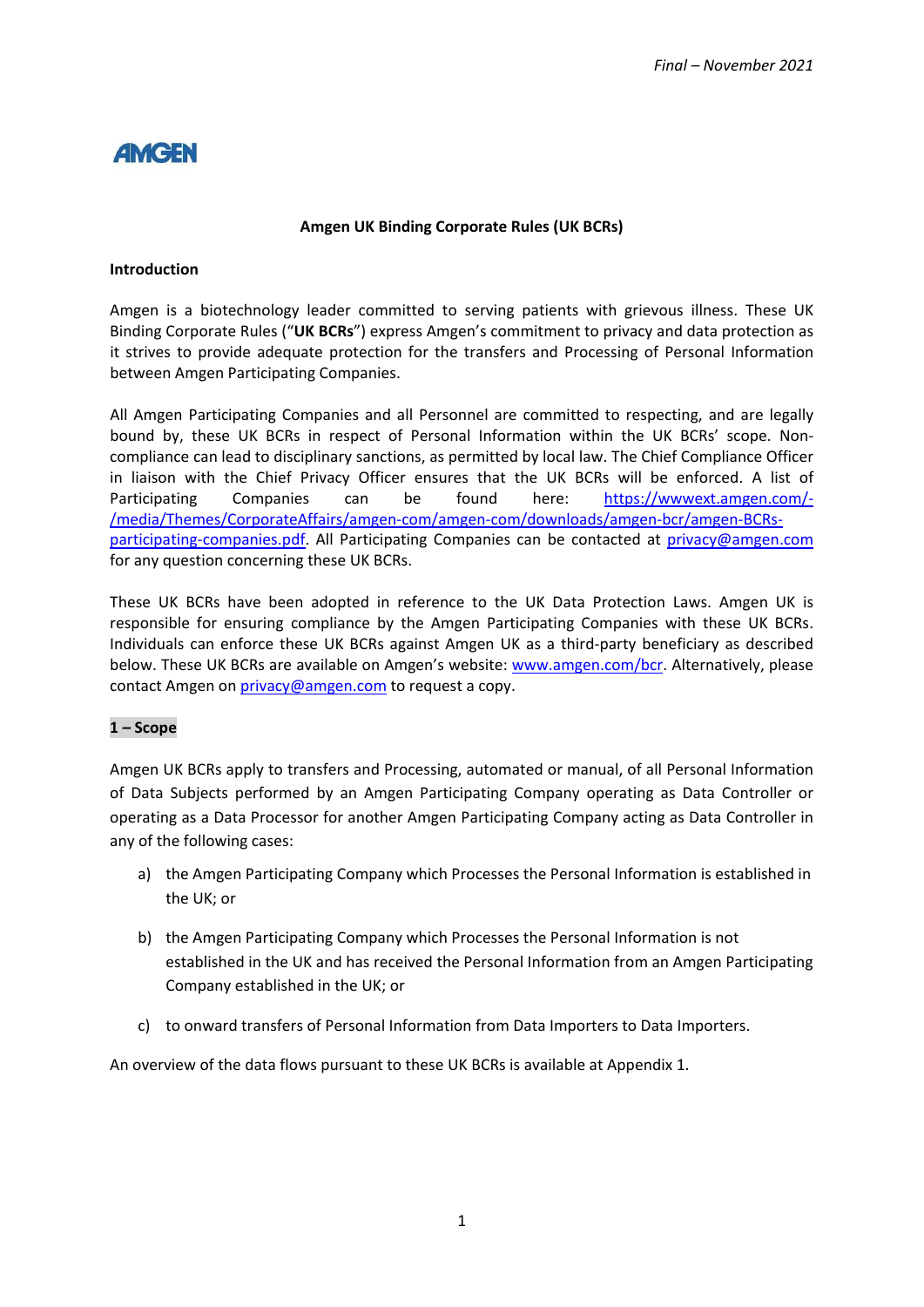# **2 – Definitions**

| <b>Terms</b>                   | <b>Definitions</b>                                                                                                                                                                                                                                                                                                                                                          |  |  |  |
|--------------------------------|-----------------------------------------------------------------------------------------------------------------------------------------------------------------------------------------------------------------------------------------------------------------------------------------------------------------------------------------------------------------------------|--|--|--|
| Amgen UK                       | Amgen Limited, a company incorporated in England and Wales under<br>company number 02354269 and whose registered office is at 216<br>Cambridge Science Park, Milton Road, Cambridge, Cambridgeshire,<br>England, CB4 0WA.                                                                                                                                                   |  |  |  |
| <b>Applicable Law</b>          | The law of the United Kingdom or a part of the United Kingdom<br>(including without limitation the UK Data Protection Laws).                                                                                                                                                                                                                                                |  |  |  |
| <b>Compliance Lead</b>         | A person within the Healthcare Compliance division of the Worldwide<br>Compliance and Business Ethics department at an Amgen Participating<br>Company who has delegated responsibility for data protection and<br>privacy and, where distinct from the local Data Protection Officer,<br>supports the local Data Protection Officer with its responsibilities and<br>tasks. |  |  |  |
| <b>Consent</b>                 | Any freely given specific, informed and unambiguous indication of a<br>Data Subject's wishes, by which the Data Subject, by a statement or by a<br>clear affirmative action, signifies agreement to the Processing of<br>Personal Information relating to him/her.                                                                                                          |  |  |  |
| <b>Data Controller</b>         | Any entity which makes decisions with regard to the collection and<br>Processing of Personal Information, including decisions about the<br>purposes for, and manner in which, Personal Information is Processed.                                                                                                                                                            |  |  |  |
| <b>Data Exporter</b>           | An Amgen Participating Company operating as a Data Controller<br>established in the UK that transfers Personal Information to a Data<br>Importer.                                                                                                                                                                                                                           |  |  |  |
| Data Importer                  | An Amgen Participating Company which is not established in the UK that<br>either (a) receives Personal Information from a Data Exporter or (b)<br>receives an onward transfer of Personal Information pursuant to Article<br>1(c) of these UK BCRs.                                                                                                                         |  |  |  |
| <b>Data Processor</b>          | A person or entity that processes Personal Information on behalf of a<br>Data Controller.                                                                                                                                                                                                                                                                                   |  |  |  |
| <b>Data Protection Officer</b> | A person who has been nominated by Amgen's Chief Privacy Officer as<br>being responsible for the oversight of Privacy and Data Protection at<br>local level as well as the implementation of appropriate and required<br>controls.                                                                                                                                          |  |  |  |
| Data Subject                   | A natural person who can be identified, directly or indirectly, by<br>reference to Personal Information. A Data Subject may be (without<br>limitation):                                                                                                                                                                                                                     |  |  |  |
|                                | a patient / clinical trial data subject (which may include a child<br>under the age of 18)                                                                                                                                                                                                                                                                                  |  |  |  |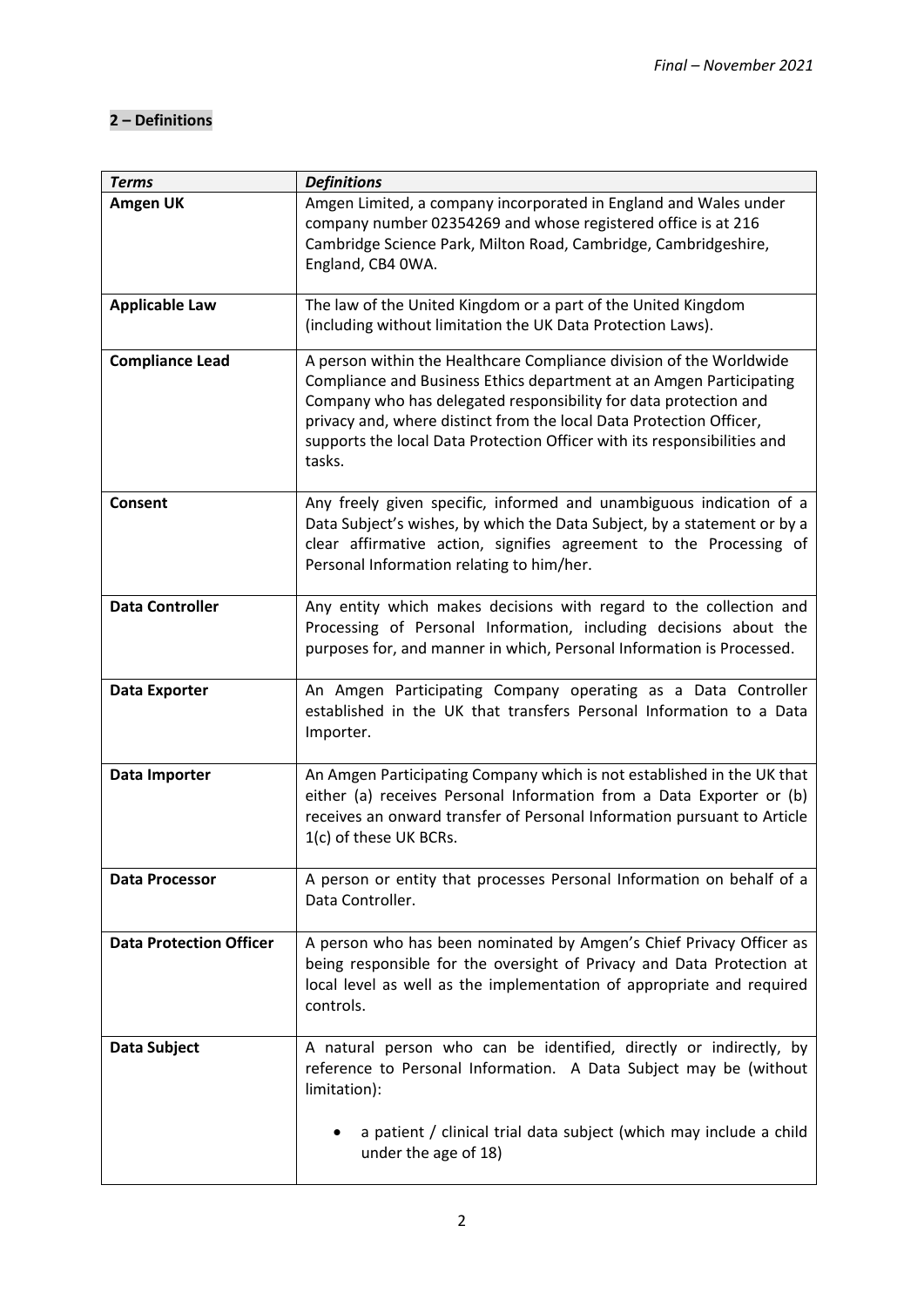| <b>Terms</b>                                       | <b>Definitions</b>                                                                                                                                                                                                                                                                                                                                                                                                                                                                                                                                  |  |  |  |  |
|----------------------------------------------------|-----------------------------------------------------------------------------------------------------------------------------------------------------------------------------------------------------------------------------------------------------------------------------------------------------------------------------------------------------------------------------------------------------------------------------------------------------------------------------------------------------------------------------------------------------|--|--|--|--|
|                                                    | a healthcare professional                                                                                                                                                                                                                                                                                                                                                                                                                                                                                                                           |  |  |  |  |
|                                                    | an employee                                                                                                                                                                                                                                                                                                                                                                                                                                                                                                                                         |  |  |  |  |
|                                                    | a vendor or supplier<br>٠                                                                                                                                                                                                                                                                                                                                                                                                                                                                                                                           |  |  |  |  |
| <b>Participating Company</b>                       | A legal entity from the Amgen group that is bound by the UK BCRs.                                                                                                                                                                                                                                                                                                                                                                                                                                                                                   |  |  |  |  |
| <b>Personal Information</b>                        | Any information relating to a Data Subject such as a name, an<br>identification number, location data, an online identifier or to one or<br>more factors specific to or information relating to the physical,<br>physiological, genetic, mental, economic, cultural or social identity of<br>that natural person. Examples of Personal Information may include the<br>following:<br>A Data Subject's name, address, social security number, driver's<br>٠<br>license number, financial account information, family<br>information, or medical data, |  |  |  |  |
|                                                    | The name, professional education, and prescribing practices of a<br>$\bullet$<br>healthcare professional,<br>The email address and other identifying information provided                                                                                                                                                                                                                                                                                                                                                                           |  |  |  |  |
|                                                    | by someone visiting an Amgen website.                                                                                                                                                                                                                                                                                                                                                                                                                                                                                                               |  |  |  |  |
|                                                    | The above list is indicative only and not exhaustive.                                                                                                                                                                                                                                                                                                                                                                                                                                                                                               |  |  |  |  |
| Personnel                                          | All staff members and contingent workers (including consultants,<br>temporary agency workers and contract workers) of any Amgen<br>Participating Company.                                                                                                                                                                                                                                                                                                                                                                                           |  |  |  |  |
| <b>Privacy Incident</b>                            | Any breach of security leading to the accidental or unlawful destruction,<br>loss, alteration, unauthorised disclosure of, or access to, Personal<br>Information transmitted, stored or otherwise Processed.                                                                                                                                                                                                                                                                                                                                        |  |  |  |  |
| Processing                                         | Any operation or set of operations which is performed on Personal<br>Information (or sets of Personal Information), whether or not by<br>means, such as collection, recording, organisation,<br>automated<br>structuring, storage, adaptation or alteration, retrieval, consultation,<br>use, disclosure by transmission, dissemination or otherwise making<br>available, alignment or combination, restriction, erasure or destruction.                                                                                                            |  |  |  |  |
| <b>Sensitive</b><br>Personal<br><b>Information</b> | Personal Information revealing racial or ethnic origin, political opinions,<br>religious or philosophical beliefs, or trade union membership, and the<br>Processing of genetic data, biometric data for the purpose of uniquely<br>identifying a natural person, data concerning health or data concerning<br>a natural person's sex life or sexual orientation.<br>Separately to the UK Data Protection Laws, Amgen also considers                                                                                                                 |  |  |  |  |
|                                                    | financial information and information that could be used to perpetrate                                                                                                                                                                                                                                                                                                                                                                                                                                                                              |  |  |  |  |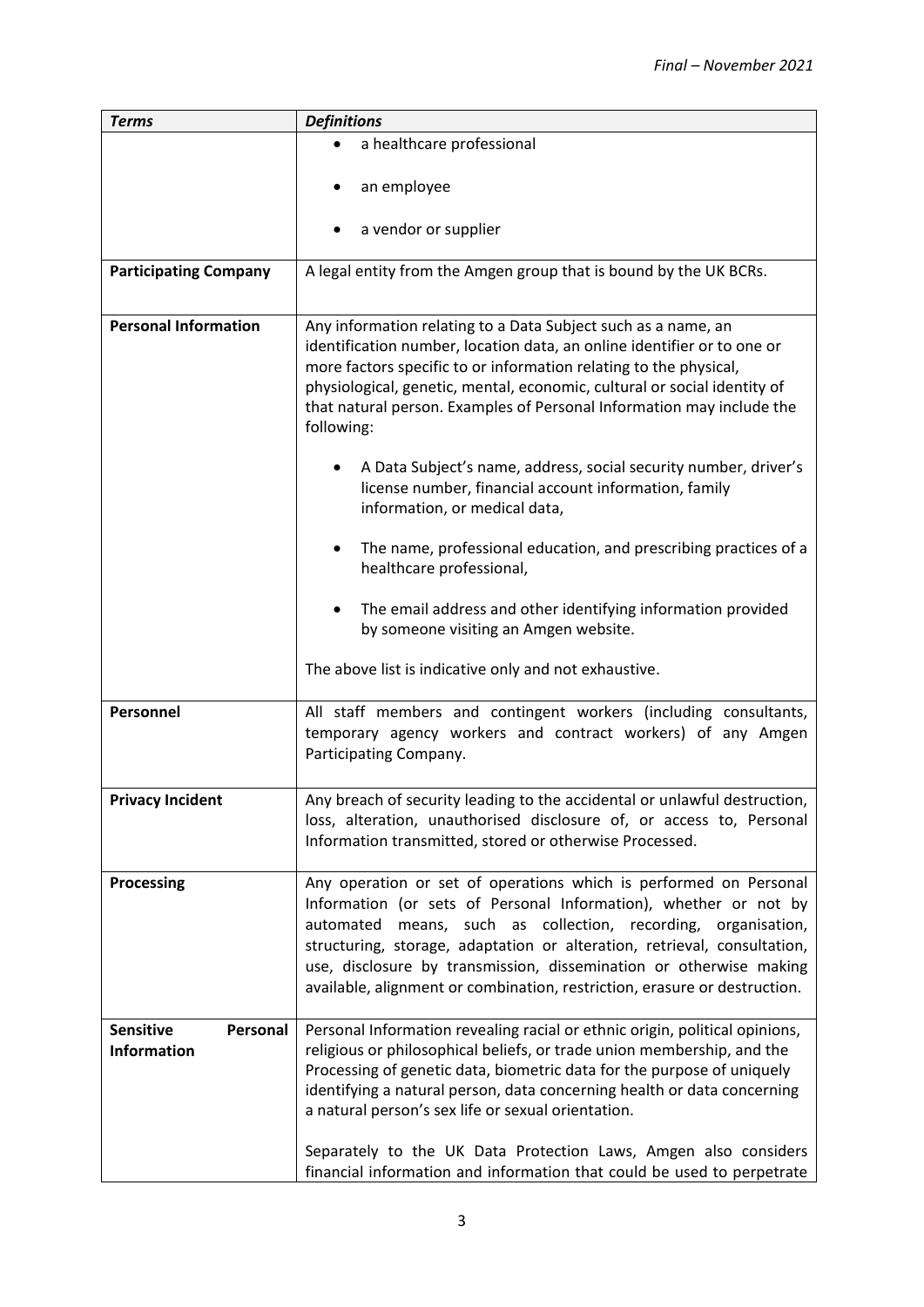| <b>Terms</b>                      | <b>Definitions</b>                                                                                                                              |  |  |  |
|-----------------------------------|-------------------------------------------------------------------------------------------------------------------------------------------------|--|--|--|
|                                   | identity theft (e.g., Social Security Number, driver's license number,                                                                          |  |  |  |
|                                   | credit card or other bank account information) as Sensitive Personal                                                                            |  |  |  |
|                                   | Information.                                                                                                                                    |  |  |  |
|                                   |                                                                                                                                                 |  |  |  |
| <b>Technical</b><br>and           | Technological and organizational measures aimed at protecting                                                                                   |  |  |  |
| <b>Security</b><br>Organizational | Personal Information against accidental or unlawful destruction or                                                                              |  |  |  |
| <b>Measures</b>                   | accidental loss, alteration, unauthorized disclosure or access, in                                                                              |  |  |  |
|                                   | particular where the Processing involves the transmission of data over a                                                                        |  |  |  |
|                                   | network, and against all other unlawful forms of Processing.                                                                                    |  |  |  |
|                                   |                                                                                                                                                 |  |  |  |
| <b>Third Party</b>                | A natural or legal person, public authority, agency or any other body<br>other than the Data Subject, the Amgen Participating Company acting as |  |  |  |
|                                   | Data Controller and an Amgen Participating Company acting as Data                                                                               |  |  |  |
|                                   | Processor.                                                                                                                                      |  |  |  |
|                                   |                                                                                                                                                 |  |  |  |
|                                   | At Amgen, a Vendor is considered a Third Party. Depending on the                                                                                |  |  |  |
|                                   | circumstances, a Third Party may act as a Data Controller or a Data                                                                             |  |  |  |
|                                   | Processor in relation to the Processing of Personal Information.                                                                                |  |  |  |
|                                   |                                                                                                                                                 |  |  |  |
| Vendor                            | Any natural or legal person, business or organization that provides                                                                             |  |  |  |
|                                   | goods and/or services to an Amgen Participating Company under a                                                                                 |  |  |  |
|                                   | contractual relationship and/or is a recipient of Personal Information                                                                          |  |  |  |
|                                   | from such Amgen Participating Company in order to render those good                                                                             |  |  |  |
|                                   | and/or services.                                                                                                                                |  |  |  |
| <b>UK ICO</b>                     | The UK Information Commissioner's Office, as the UK's                                                                                           |  |  |  |
|                                   | independent data protection authority.                                                                                                          |  |  |  |
|                                   |                                                                                                                                                 |  |  |  |
| UK                                | The United Kingdom.                                                                                                                             |  |  |  |
|                                   |                                                                                                                                                 |  |  |  |
| <b>UK Data Protection Laws</b>    | The UK GDPR, the Data Protection 2018 and any other data protection                                                                             |  |  |  |
|                                   | law or regulation applicable in the UK from time to time.                                                                                       |  |  |  |
|                                   |                                                                                                                                                 |  |  |  |
| <b>UK GDPR</b>                    | The retained EU law version of the General Data Protection Regulation                                                                           |  |  |  |
|                                   | ((EU) 2016/679) (GDPR) as it forms part of the law of England and                                                                               |  |  |  |
|                                   | Wales, Scotland and Northern Ireland by virtue of section 3 of the<br>European Union (Withdrawal) Act 2018 and as amended by Schedule 1         |  |  |  |
|                                   | to the Data Protection, Privacy and Electronic Communications                                                                                   |  |  |  |
|                                   | (Amendments etc.) (EU Exit) Regulations 2019 (SI 2019/419) (as                                                                                  |  |  |  |
|                                   | the<br>Protection,<br>Electronic<br>amended<br>by<br>Data<br>Privacy<br>and                                                                     |  |  |  |
|                                   | Communications (Amendments etc) (EU Exit) Regulations 2020/1586).                                                                               |  |  |  |
|                                   |                                                                                                                                                 |  |  |  |

Amgen shall interpret the terms in these UK BCRs in accordance the UK Data Protection Laws.

## **3 – Purpose Limitation**

Personal Information shall be Processed for explicit, specified and legitimate purposes pursuant to Article 5(1)(b) of UK GDPR.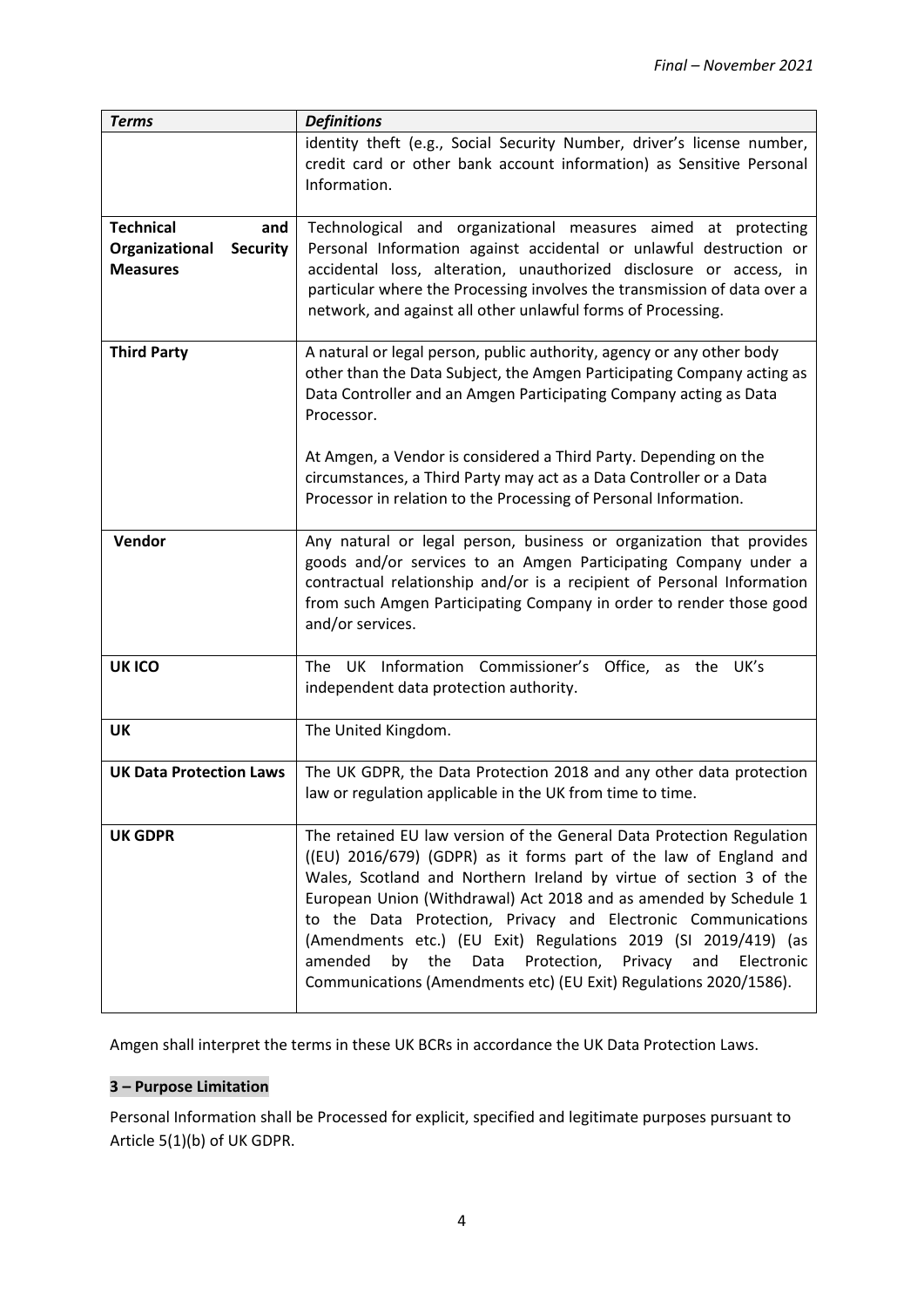Personal Information will not be Processed in ways that are incompatible with the legitimate purposes for which the Personal Information was collected or Applicable Law. Data Importers are obligated to adhere to original purposes when storing and/or further Processing or Processing Personal Information transferred to them by another Participating Company. The purpose of Personal Information Processing may only be changed with the Consent of the Data Subject or to the extent permitted by Applicable Law.

Sensitive Personal Information will be provided with additional safeguards such as provided by the UK Data Protection Laws.

#### **4 - Data Quality and Proportionality**

Personal Information must be accurate and, where necessary, kept up to date; every reasonable step must be taken to ensure that Personal Information that are inaccurate, having regard to the purposes for which they are Processed, are erased or rectified without delay.

Personal Information shall be adequate, relevant and limited to what is necessary in relation to the purposes for which they are Processed, pursuant to Article 5(1)(c) of the UK GDPR.

Personal Information Processing will be guided by the objective of limiting the collection, Processing and/or usage of Personal Information to only what is necessary, i.e. as little Personal Information as possible. The possibility of anonymous or pseudonymous data must be considered, provided that the cost and effort involved is commensurate with the desired purpose.

Personal Information which is no longer required for the business purpose for which it was originally collected and stored, must be deleted according to Amgen's Record Retention Schedule. In the event that statutory retention periods or legal holds apply, the data will be blocked rather than deleted. At the end of the retention period or the legal hold, the data will be deleted.

#### **5 – Legal Basis for Processing Personal Information**

Processing of Personal Information is only permissible if at least one of the following prerequisites is fulfilled:

- The Data Subject has given his or her Consent to the Processing of his or her Personal Information for one or more specific purposes.
- The Processing is necessary for the performance of a contract to which the Data Subject is party or in order to take steps at the request of the Data Subject prior to entering into a contract.
- The Processing is necessary for compliance with a legal obligation to which the Data Controller is subject under Applicable Law.
- The Processing is necessary in order to protect the vital interests, such as life, health or safety, of the Data Subject or of another natural person.
- The Processing is necessary for the performance of a task carried out in the public interest or in the exercise of official authority vested in the Data Controller.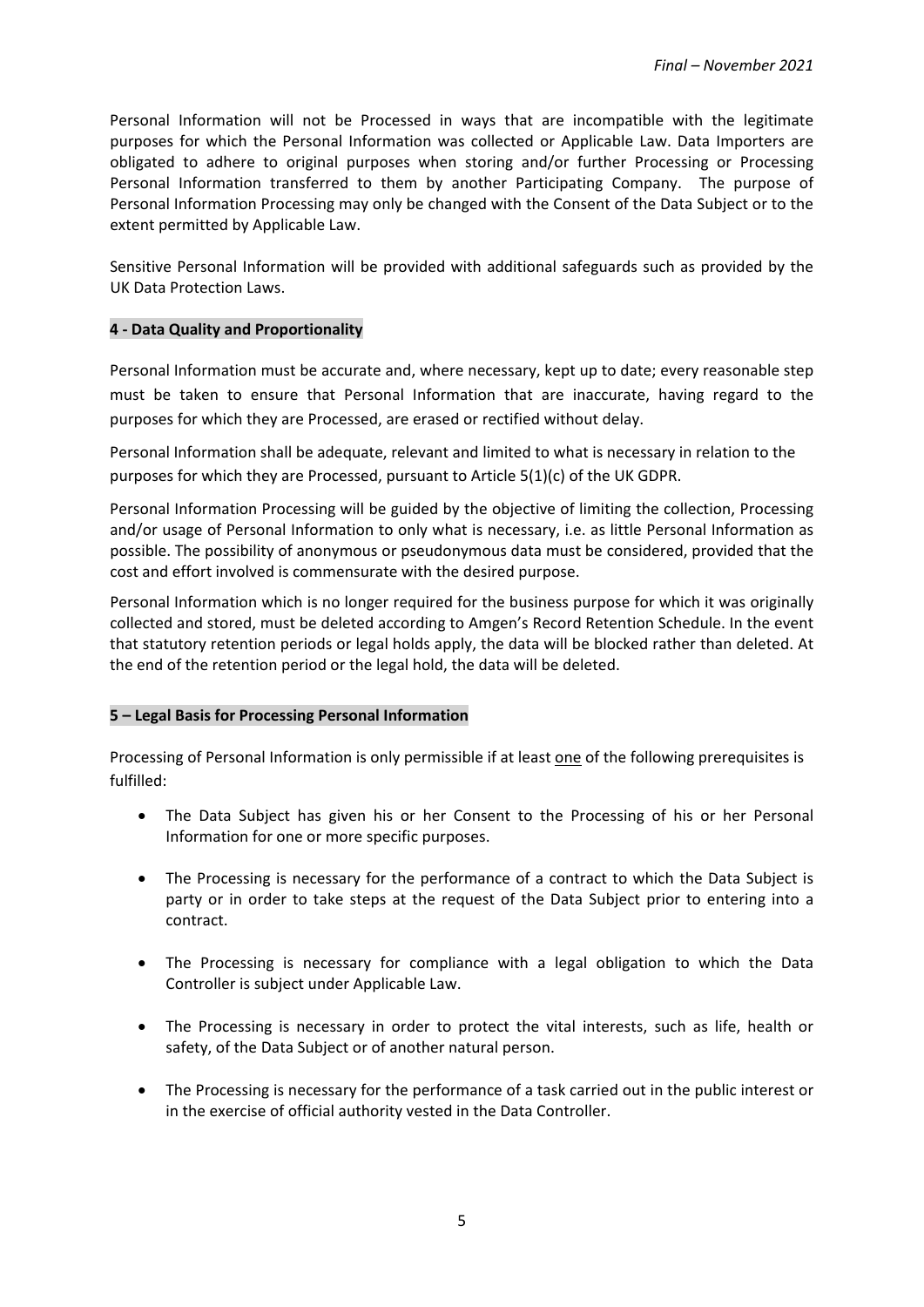• The Processing is necessary for the purposes of the legitimate interests pursued by the Data Controller or by a Third Party, except where such interests are overridden by the interests or fundamental rights and freedoms of the Data Subject.

#### **6 – Processing of Sensitive Personal Information**

If, according to a specific and legitimate purpose, the Amgen Participating Company needs to Process Sensitive Personal Information, the Amgen Participating Company will only do so if:

- The Data Subject has given explicit Consent to the Processing of those Sensitive Personal Information for one or more specified purposes, except where Applicable Law provides that the prohibition in Article 9(1) of the UK GDPR may not be lifted by the Data Subject.
- The Processing is necessary for the purposes of carrying out the obligations and specific rights of the Data Controller in the field of employment and social security and social protection law in so far as it is authorized by Applicable Law or by a collective agreement pursuant to Applicable Law providing for appropriate safeguards for the fundamental rights and the interests of the Data Subject.
- The Processing is necessary to protect the vital interests of the Data Subject or of another natural person where the Data Subject is physically or legally incapable of giving his Consent.
- The Processing is carried out in the course of its legitimate activities with appropriate guarantees by a foundation, association or any other non-profit-seeking body with a political, philosophical, religious or trade-union aim and on condition that the Processing relates solely to the members of the body or to persons who have regular contact with it in connection with its purposes and that the data are not disclosed outside that body without the Consent of the Data Subjects.
- The Processing relates to Sensitive Personal Information which are manifestly made public by the Data Subject.
- The Processing of Sensitive Personal Information is necessary for the establishment, exercise or defence of legal claims.
- The Processing is necessary for reasons of substantial public interest, on the basis of Applicable Law which shall be proportionate to the aim pursued, respect the essence of the right to data protection and provide for suitable and specific measures to safeguard the fundamental rights and the interests of the Data Subject.
- The Processing of the Sensitive Personal Information is required for the purposes of preventive or occupational medicine, for the assessment of the working capacity of the employee, medical diagnosis, the provision of health or social care or treatment or the management of health or social care systems and services on the basis of Applicable Law or pursuant to contract with a health professional, and where those Sensitive Personal Information are Processed by or under the responsibility of a health professional such professional must be subject to the obligation of professional secrecy under Applicable Law or rules established by competent bodies in the UK or by another person also subject to an obligation of secrecy under Applicable Law or rules established by competent bodies in the UK.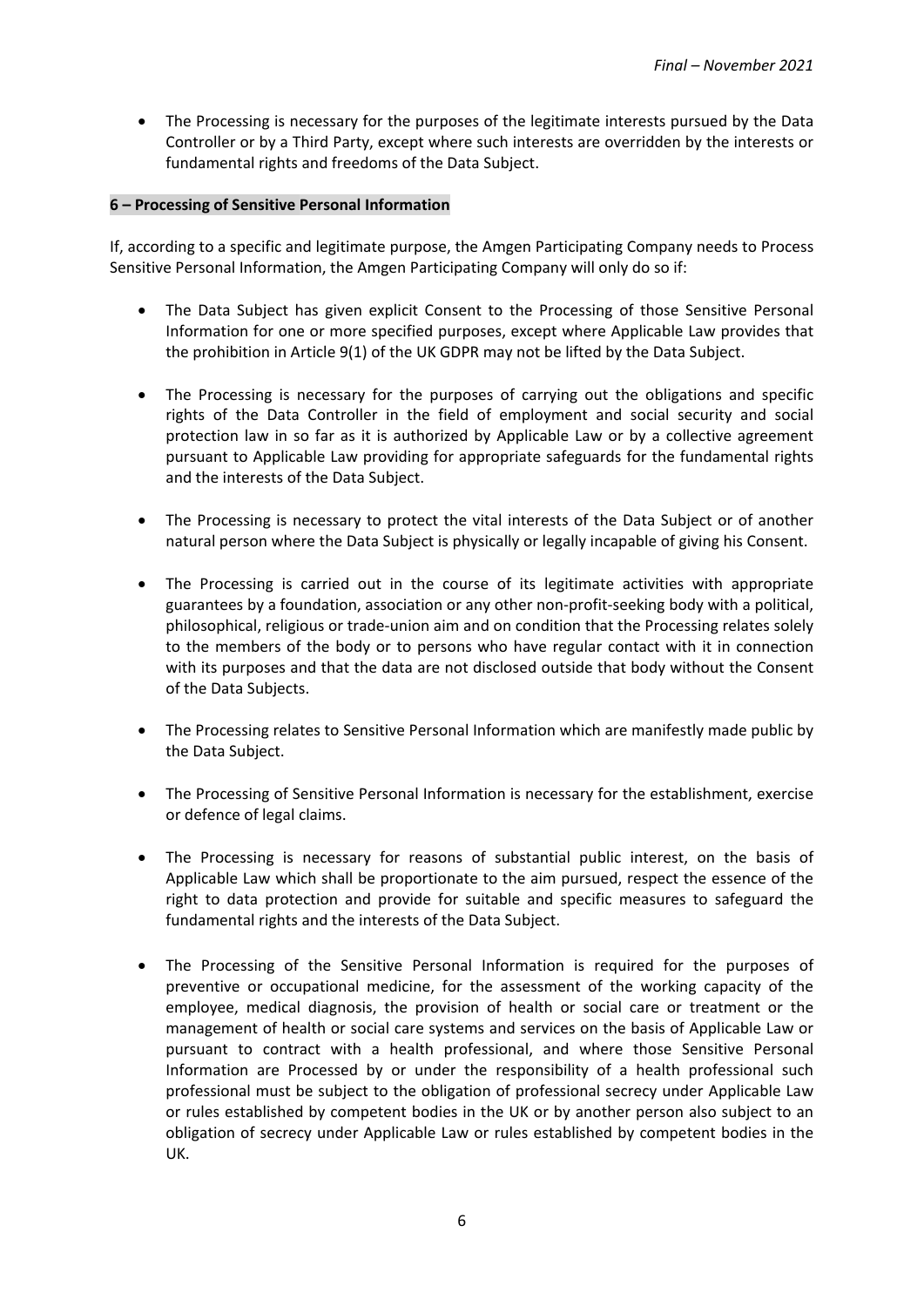- The Processing of Sensitive Personal Information is necessary for reasons of public interest in the area of public health, such as protecting against serious cross-border threats to health or ensuring high standards of quality and safety of health care and of medicinal products or medical devices, on the basis of Applicable Law which provides for suitable and specific measures to safeguard the rights and freedoms of the Data Subject, in particular professional secrecy.
- The Processing of Sensitive Personal Information is necessary for archiving purposes in the public interest, scientific or historical research purposes or statistical purposes in accordance with Article 89(1) of the UK GDPR (as supplemented by section 19 of the Data Protection Act 2018) based on Applicable Law which shall be proportionate to the aim pursued, respect the essence of the right to data protection and provide for suitable and specific measures to safeguard the fundamental rights and the interests of the Data Subject.

#### **7 – Transparency and Information Rights**

All Participating Companies shall process Personal Information in a transparent manner. Amgen is committed to making the UK BCRs, including contact information, readily available to every Data Subject and to informing Data Subjects of the transferring and Processing of their Personal Information. These UK BCRs are available on Amgen's website: [www.amgen.com/bcr.](http://www.amgen.com/bcr) Alternatively, please contact Amgen on [privacy@amgen.com](mailto:privacy@amgen.com) to request a copy. Amgen will also use various communication means such as corporate websites, including internal websites and newsletters, contracts, and specific privacy notices to meet this requirement.

Data Subjects whose Personal Information is Processed by a Participating Company shall be provided with the information set out in Articles 13 and 14 of the UK GDPR.

Where the Personal Information is not received from a Data Subject, the obligation to inform the Data Subject does not apply if the provision of such information proves impossible or would involve a disproportionate effort or if recording or disclosure is expressly laid down by law.

#### **8 – Rights of Access, Rectification, Erasure and Restriction of Data**

Every Data Subject has the right to obtain from the Participating Company confirmation as to whether or not Personal Information concerning him or her are being Processed, and, where that is the case, access to the Personal Information and the information required to be provided by Article 15(1) of the UK GDPR. The follow up on this request, including the possibility to charge a fee or the time frame to answer such a request, will be subject to Applicable Law and communicated appropriately to the Data Subject when he/she submits his/her request.

Every Data Subject has the right to obtain the rectification, erasure or restriction of data in particular because the data are incomplete or inaccurate.

Every Data Subject has the right to object, at any time on grounds relating to their particular situation, to the Processing of their Personal Information based on the performance of a task carried out in the public interest or the legitimate interests of the Participating Company or a Third Party (including profiling based on those grounds). The Participating Company shall no longer Process the Personal Information unless it demonstrates compelling legitimate grounds for the Processing which override the interests, rights and freedoms of the Data Subject or for the establishment, exercise or defence of legal claims.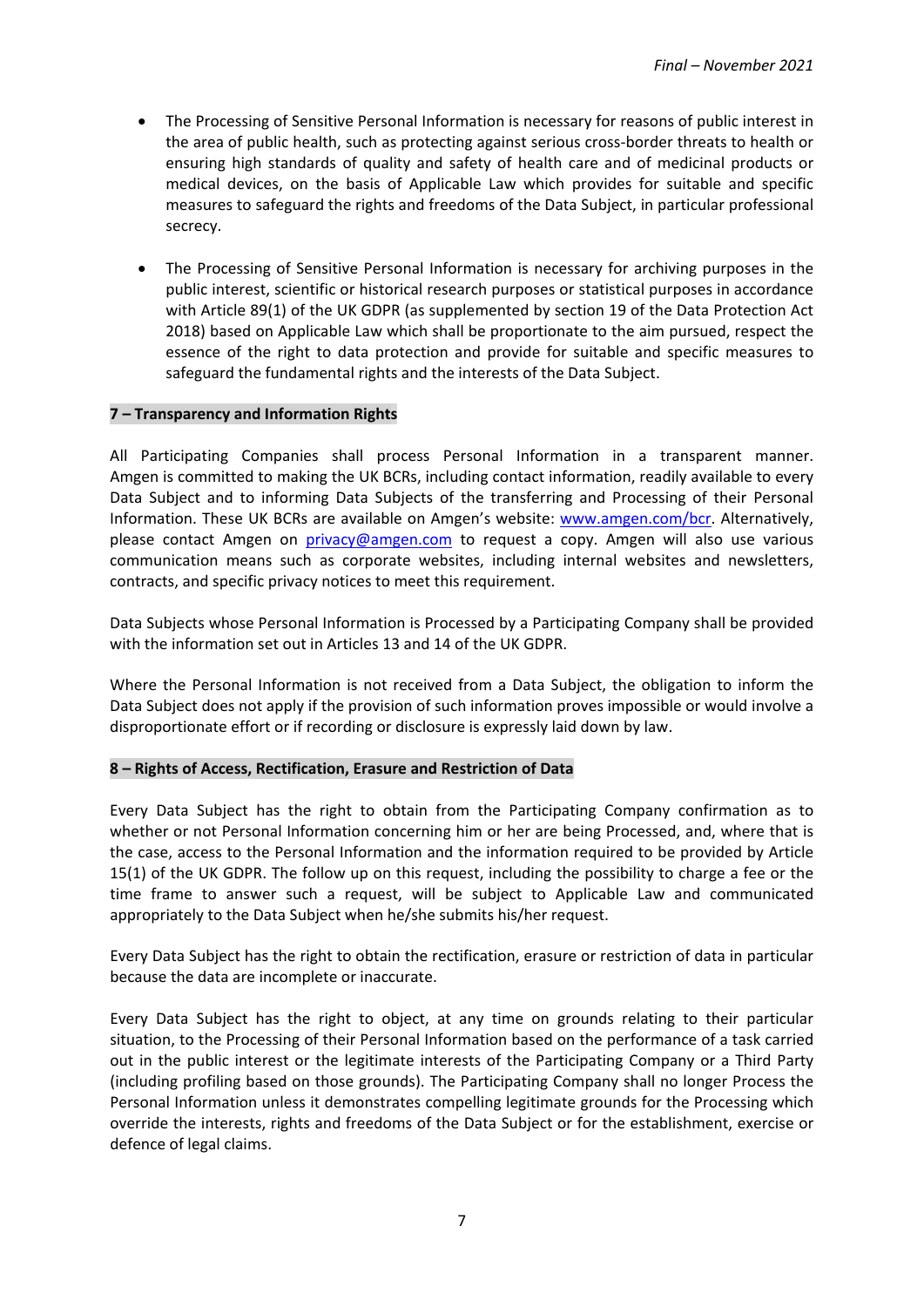Every Data Subject has the right to object (free of charge) to the Processing of Personal Information relating to him or her for the purposes of direct marketing, which includes profiling to the extent that it is related to such direct marketing. Where the Data Subject exercises their right to object to the Processing of Personal Information relating to him or her for the purposes of direct marketing, the Participating Company must cease Processing the Personal Information for that purpose.

Every Data Subject has the right to obtain the notification to Third Parties to whom the Personal Information have been disclosed of any rectification, erasure, or restriction, pursuant to Article 19 of the UK GDPR.

Every Data Subject has the right to know the logic involved in any automatic Processing of data, pursuant to Article 13(2)(f) of the UK GDPR.

Where Processing is based on Consent, every Data Subject has the right to withdraw their Consent at any time. The withdrawal of Consent shall not affect the lawfulness of Processing based on Consent before its withdrawal.

Every Data Subject has the right to complain to the Participating Company regarding the Processing of Personal Information through the internal complaint mechanism provided pursuant to Article 17.

Any requests under this Article 8 (or Article 9 below) should be sent to the Participating Company at: [privacy@amgen.com.](mailto:privacy@amgen.com) While making requests by email is strongly encouraged, this does not preclude a Data Subject making a verbal request. The Participating Company shall inform the Data Subject without delay of the outcome of their request and at the latest within one month of receipt of the request (including where applicable the reasons for not taking action and the possibility of lodging a complaint with the UK ICO and/or seeking a judicial remedy). That period of one month may be extended by two further months where necessary, taking into account the complexity and number of the requests. The Participating Company shall inform the Data Subject of any such extension within one month of receipt of the request, together with the reasons for the delay. Any communication, action and/or information provided in relation to a request under this Article 8 (or Article 9 below) shall be provided to the Data Subject free of charge. Where requests from a Data Subject are manifestly unfounded or excessive, in particular because of their repetitive character, the Participating Company may either: (a) charge a reasonable fee taking into account the administrative costs of providing the information or communication or taking the action requested; or (b) refuse to act on the request. The Participating Company shall bear the burden of demonstrating the manifestly unfounded or excessive character of the request.

#### **9 – Automated Individual Decisions**

The Data Subject shall have the right not to be subject to a decision based solely on automated Processing, including profiling, which produces legal effects concerning him or her or similarly significantly affects him or her, unless that decision:

- is necessary for entering into, or performance of, a contract between the Data Subject and the Participating Company;
- is required or authorized by Applicable Law which also lays down suitable measures to safeguard the Data Subject's rights and freedoms and legitimate interests (including at least the right to obtain human intervention on the part of the Participating Company, to express his or her point of view and to contest the decision); or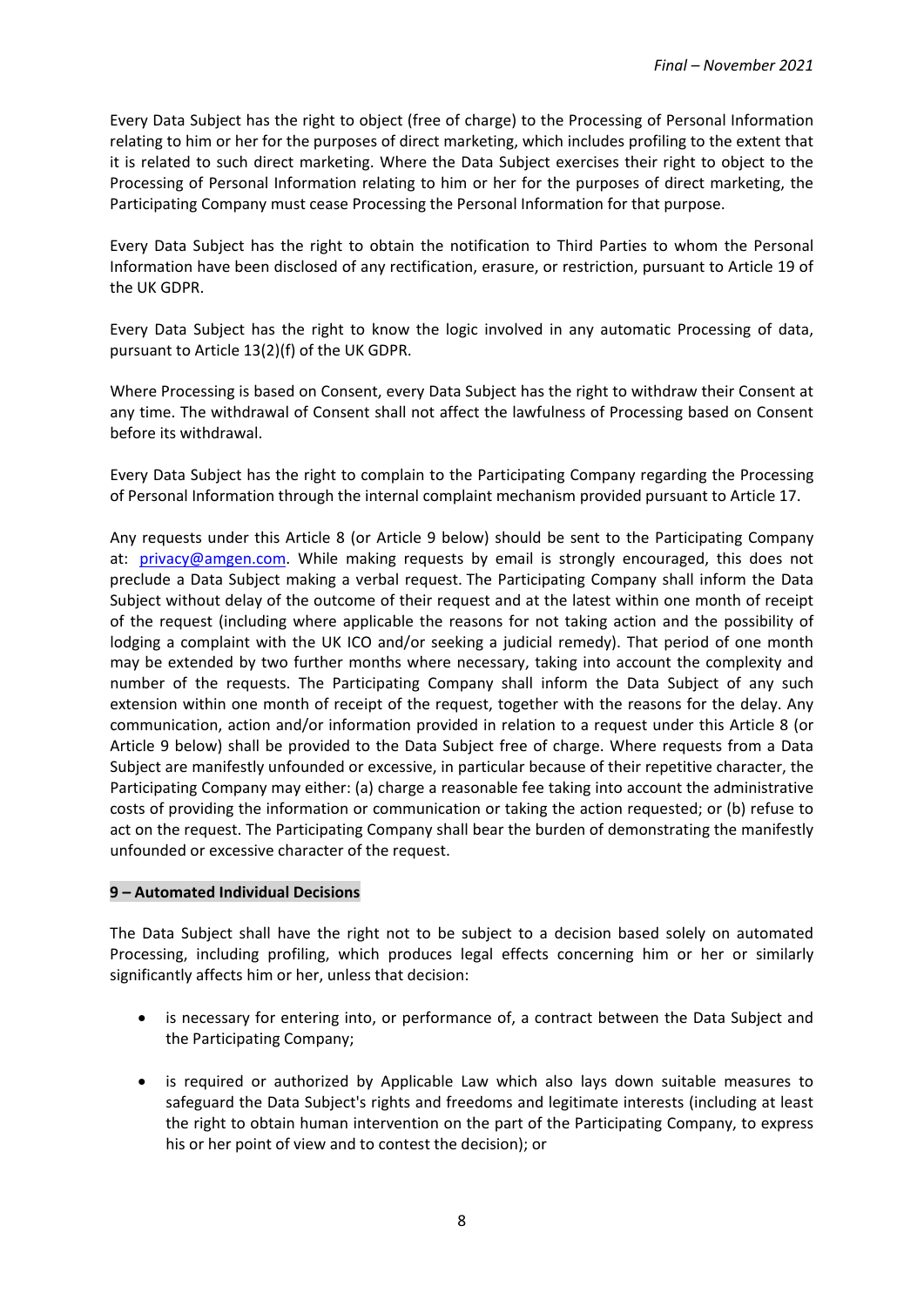• is based on the Data Subject's explicit Consent.

#### **10 – Security and Confidentiality**

Amgen implements appropriate Technical and Organizational Security Measures, to protect against and detect Privacy Incidents. International frameworks, such as ISO/IEC 27002, are used by Amgen to determine these security measures.

Amgen has processes in place to ensure that Privacy Incidents are subject to reporting, tracking and appropriate corrective actions, as necessary. Any Privacy Incident shall be documented (including the facts relating to the Privacy Incident, its effects and the remedial action taken) and the documentation shall be made available to the UK ICO on request. Furthermore, Participating Companies shall notify without undue delay any Privacy Incident to Amgen UK and the Chief Privacy Officer and the other relevant privacy officer/function and, where the Privacy Incident is likely to result in a high risk to their rights and freedoms, Data Subjects.

Information Security Risk Assessments are used to identify potential threats to Sensitive Personal Information and implementation of additional security controls as appropriate.

The implementation of the measures will be done having regard to the state of the art, pursuant to Article 32 of the UK GDPR.

The Chief Information Security Officer works jointly with the Chief Privacy Officer in order to ensure the security and confidentiality of Personal Information.

The Technical and Organizational Security Measures shall be designed to implement the data protection principles under Article 5 of the UK GDPR, data protection by design and default principles pursuant to Article 25 of the UK GDPR and to facilitate compliance with the requirements set up by these UK BCRs in practice.

#### **11 – Relationships with Data Processors (Amgen Data Importer or Vendor)**

The Amgen Participating Company (acting as Data Controller) will carefully choose a Data Processor that can be either another Amgen Participating Company or a Vendor. The Data Processor must provide sufficient guarantees regarding their Technical and Organizational Security Measures governing the Processing to be carried out and must ensure compliance with those measures.

When outsourcing is deemed necessary after assessing the business needs and risks of such an outsourcing, the process of choosing the Data Processor will include an evaluation of privacy risk factors and balance business needs against potential risks.

The Amgen Participating Company (acting as Data Controller), utilizing written contractual means will, in accordance with Applicable Law (and in particular the requirements of Article 28(3) of the UK GDPR), instruct the Data Processor that, among other things:

(i) the Data Processor shall act only on instructions from the Amgen Participating Company acting as Data Controller and that the Processing of Personal Information for the Data Processor's own purposes or for the purposes of a Third Party is prohibited;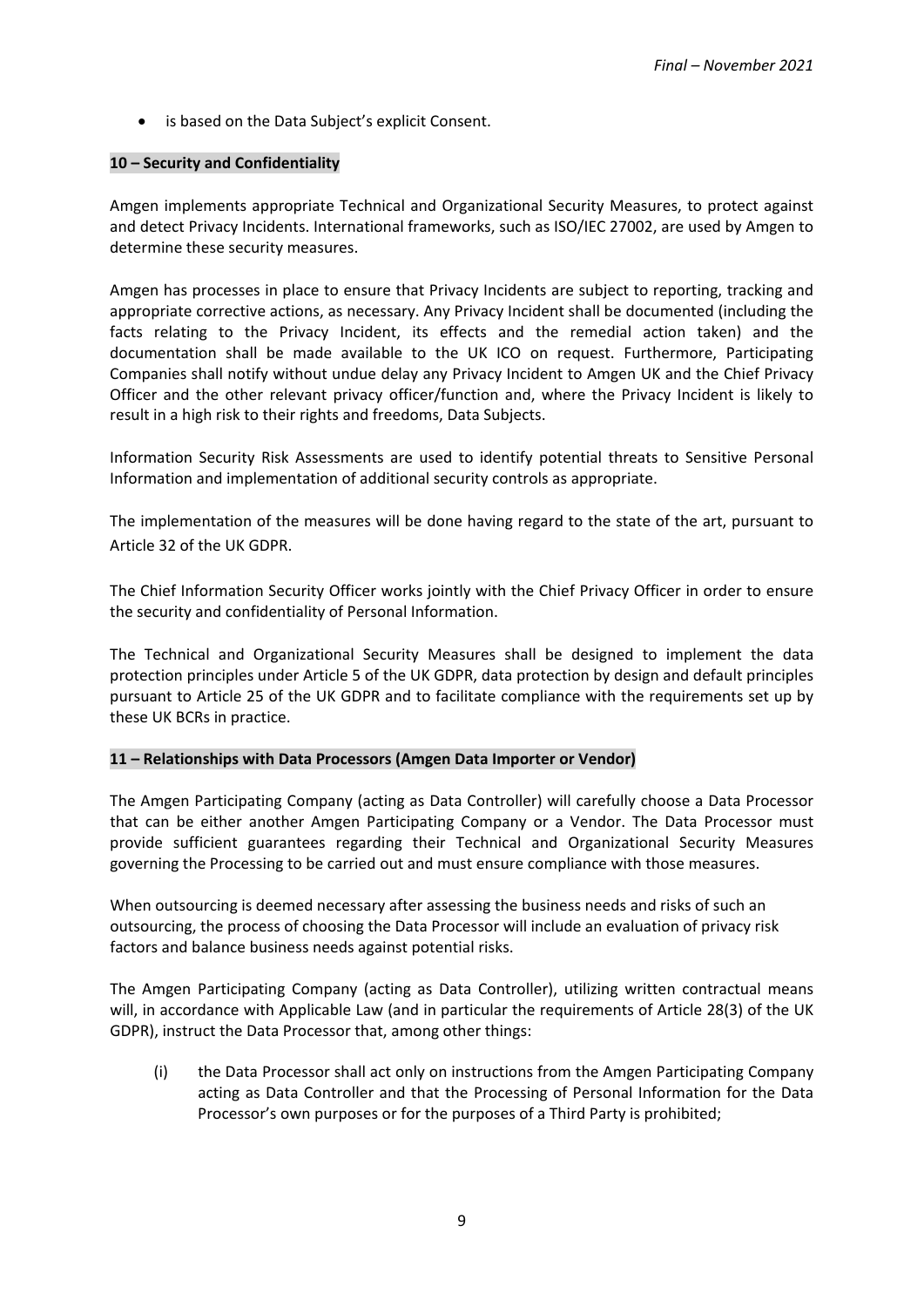- (ii) on the rules relating to the security and confidentiality to be incumbent on the Data Processor and to implement appropriate Technical and Organisational Measures to ensure a level of security appropriate to the risk of the Processing;
- (iii) persons authorised to Process the Personal Information have committed themselves to confidentiality or are under an appropriate statutory obligation of confidentiality;
- (iv) the Data Processor shall not engage another Data Processor without the prior specific or general written authorisation of the Amgen Participating Company acting as Data Controller and, where such authorisation is given, the same data protection obligations as set out in the contract or other legal act between the Amgen Participating Company acting as Data Controller and the Data Processor shall be imposed on that other Data Processor;
- (v) taking into account the nature of the Processing, it must assist the Amgen Participating Company acting as Data Controller by appropriate technical and organisational measures, insofar as this is possible, for the fulfilment of the Amgen Participating Company's obligation to respond to requests for exercising the Data Subject's rights;
- (vi) it must assist the Amgen Participating Company acting as Data Controller in ensuring compliance with the obligations relating to security of Processing, notification of a Privacy Incident to the ICO, communication of a Privacy Incident to the Data Subject, data protection impacts assessments and prior consultation with the ICO, taking into account the nature of Processing and the information available to the Data Processor;
- (vii) at the choice of the Amgen Participating Company acting as Data Controller, it must delete or return all the Personal Information to the Amgen Participating Company acting as Data Controller after the end of the provision of services relating to the Processing, and delete existing copies unless UK Data Protection Law requires storage of the Personal Information;
- (viii) it must make available to the Amgen Participating Company acting as Data Controller all information necessary to demonstrate compliance with the obligations laid down in this Article 11 and allow for and contribute to audits, including inspections, conducted by the Amgen Participating Company acting as Data Controller or another auditor mandated by it.

The Amgen Participating Company acting as Data Controller shall ensure that the Data Processor remains fully compliant with the agreed Technical and Organizational Security Measures.

The Amgen Participating Company acting as Data Controller retains responsibility for the legitimacy of Processing and is still liable for the Data Subject's rights. To the extent the Data Processor is subject to the UK Data Protection Laws, it shall also be liable for its obligations and responsibilities as a Data Processor under such laws.

In order to provide for the contractual obligations set out in this Article on Data Processors, a contractual template titled the Data Privacy Schedule is provided for use by Amgen Participating Companies acting as Data Controller. The Amgen Participating Company acting as Data Controller may, depending on the specific circumstances of each contractual arrangement, negotiate different provisions to those set out in the Data Privacy Schedule, but the contractual provisions must still cover, at a minimum, the obligations set out above in this Article 11.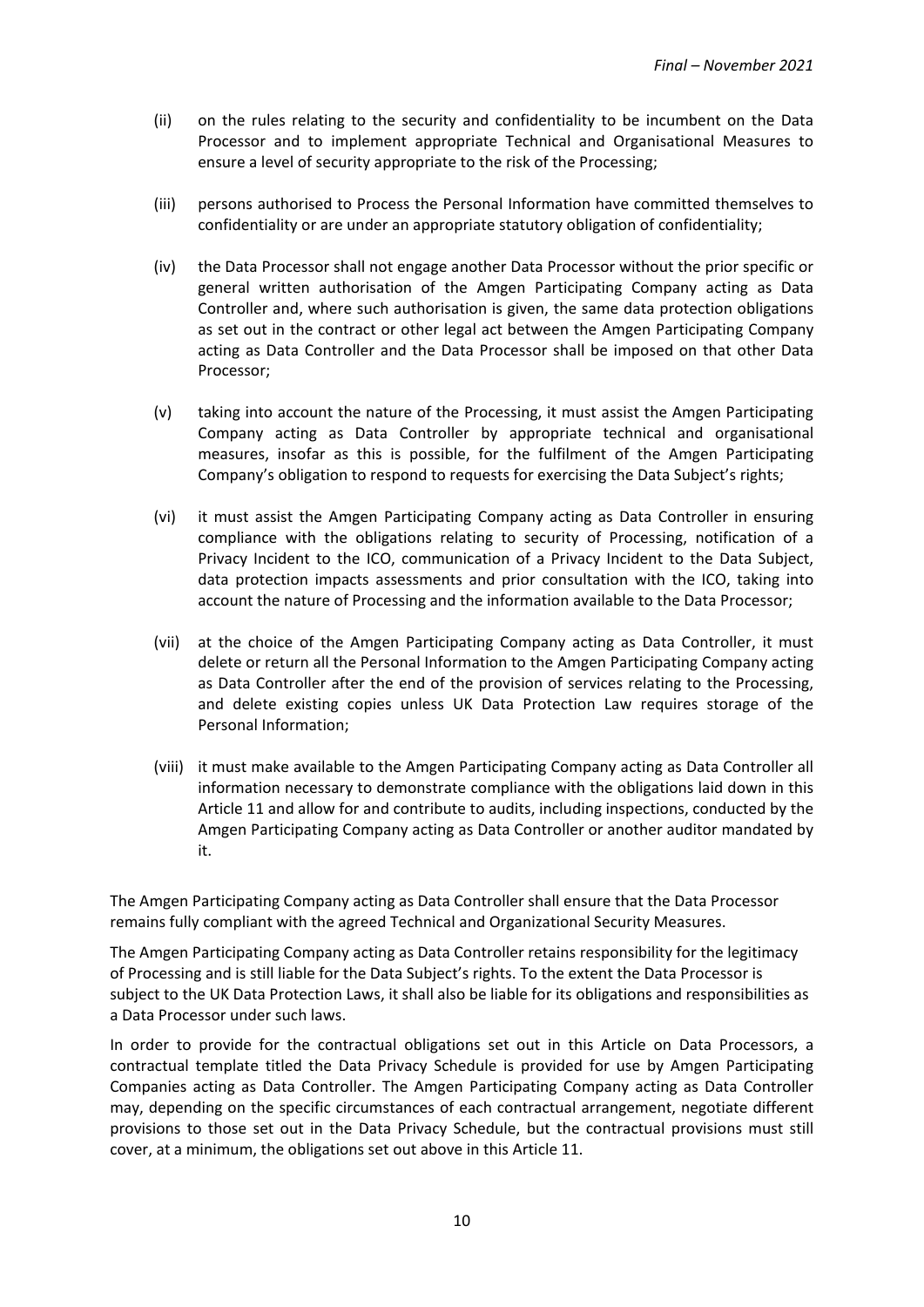#### **12 – Restrictions on Transfers and Onward Transfers**

All transfers of Personal Information to Third Parties located outside of the UK shall respect the UK Data Protection Laws on transfers and onward transfers of Personal Information either by making use of the standard contractual clauses authorized under Paragraph 7 of Schedule 21 of the Data Protection Act 2018 or by another adequate means according to Chapter V of the UK GDPR.

All transfers of Personal Information to Data Processors located outside of the UK shall respect the UK Data Protection Laws relating to Data Processors (and the requirements set out in Article 11 above) in addition to the rules on transfers and onward transfers of Personal Information set out in this Article 12 and in the UK Data Protection Laws.

#### **13 – Training Program**

As described in Appendix 2, Amgen provides appropriate training on privacy principles and more specifically on the UK BCRs to all Personnel. This training also includes information regarding the consequences under criminal and employment law and/or their contract for services for Personnel who breach the UK BCRs.

The training is mandatory and repeated annually. Successful participation in training will be documented.

Specific trainings will be provided on a case by case basis to Personnel who have permanent or regular access to Personal Information, or who are involved in the collection of Personal Information or in the development of tools used to Process Personal Information.

In addition, Amgen's Global Privacy Compliance Team provides appropriate information and resources related to privacy, for instance, on the Amgen intranet portal.

#### **14 – Audit and Monitoring Program**

The Chief Privacy Officer ensures that all Participating Companies (and their compliance with these UK BCRs) are included within the audit and monitoring program from a privacy and data protection perspective. Comprehensive audits are carried out on a regular basis, no less frequent than every 2 to 3 years (for Amgen Participating Companies with a medium to high risk profile based on the Audit department's risk assessment methodology) and every 4 to 5 years (for Amgen Participating Companies with a low risk profile based on the Audit department's risk assessment methodology), by the Internal Audit Team or independent, external certified auditors. Comprehensive audits include data protection and privacy matters within their scope (including compliance with these UK BCRs, where applicable to and used by a Participating Company). In addition to comprehensive audits, and without prejudice to the timeframes set out above, other scopes of audit are carried out including cross-functional or issue-specific audits (e.g., compliance with the UK BCRs), a limited audit of one or more Personal Information Processing systems and/or a limited audit of one or more functional departments (e.g., the Global Privacy Compliance Team). The audit program is developed and agreed to in cooperation with the Chief Audit Executive and the Chief Compliance Officer who is a Senior Vice-President. The Chief Privacy Officer, the Chief Compliance Officer, and the Chief Information Officer can initiate ad hoc UK BCR-related audits at any time. For example, in response to any identified compliance issue or a report of substantive non-compliance, a Privacy Incident and/or a substantive change in the UK Data Protection Laws. The audit program covers all aspects of the UK BCRs including methods of ensuring that corrective actions will take place.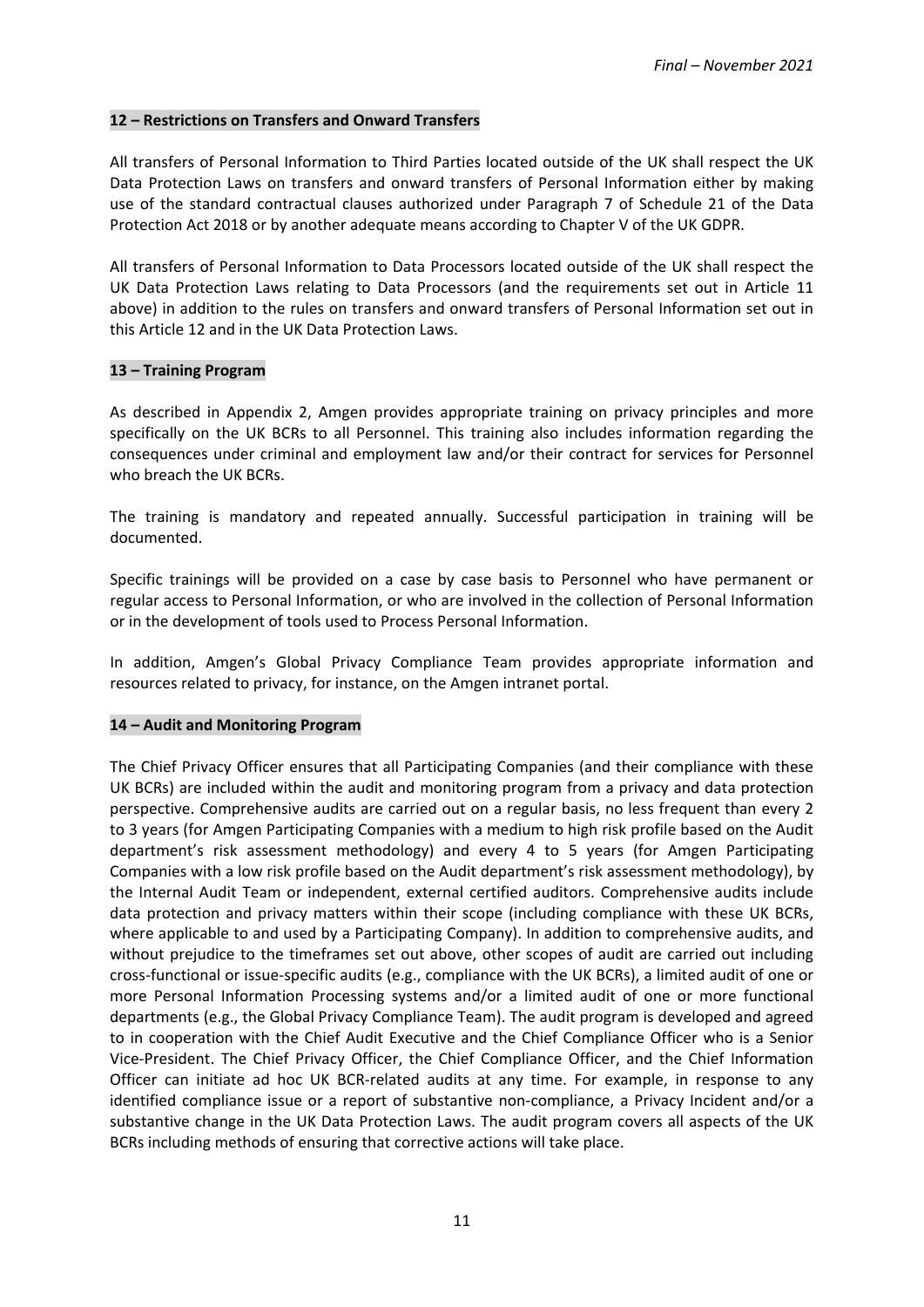All UK BCR audit reports are communicated to the Chief Compliance Officer and to the Chief Privacy Officer in a timely manner. The UK BCR audit summaries and findings, as well as other relevant information, are also regularly reported to the Board of Directors of Amgen Inc. via appropriate committees (e.g., Corporate Responsibility and Compliance Committee and/or Audit Committee of the Board), to the board of directors of Amgen UK and (where appropriate, for example, in relation to a finding requiring remedy) to the relevant Participating Company. The Corporate Responsibility and Compliance Committee of the Board of Directors of Amgen, Inc. meets five times a year. Privacy & Data Protection is covered annually, typically in the October meeting.

The UK ICO can receive a copy of UK BCR-related audit reports upon request.

Each Participating Company shall cooperate with and shall accept, without restrictions, to be audited by the UK ICO. Each audited entity must inform the Chief Privacy Officer immediately if it receives notice of such audit or such an audit takes place.

#### **15 – Compliance and Supervision of Compliance**

Amgen appoints appropriate Personnel, including where applicable a network of Data Protection Officers, with top management support to oversee and ensure compliance with data protection rules. The Chief Privacy Officer is in charge of the Global Privacy Compliance Team which is a global team providing expert support worldwide for Amgen entities (including Participating Companies).

At Amgen, the Chief Privacy Officer's responsibilities, among others, include:

- advising the board of management;
- ensuring data protection compliance at a global level (including having overall responsibility for the UK BCRs);
- reporting regularly on data protection compliance (including to the Chief Compliance Officer); and
- working with the UK ICO's investigations.

The Global Privacy Compliance Team includes the Chief Privacy Officer, Head of Global Privacy (who reports to the Chief Privacy Officer and oversees the global network of Data Protection Officers), the European Data Protection Officer and other local Data Protection Officers. The Global Privacy Compliance Team has overall responsibility for data protection and privacy compliance worldwide at Amgen.

The European Data Protection Officer has been appointed by Amgen as the Data Protection Officer for the EU/EEA, the UK and Switzerland. The European Data Protection Officer has the tasks set out in Article 39 of the UK GDPR. The European Data Protection Officer has a direct reporting line to the Head of Global Privacy and the Chief Privacy Officer as well as senior management at Amgen UK and is supported by the local Compliance Lead in the UK.

At the local level, Data Protection Officers are responsible for handling local privacy requests from Data Subjects, for ensuring compliance at a local level with support from the Global Privacy Compliance Team and for reporting major privacy issues to the Chief Privacy Officer. Amgen maintains a Data Protection Officer network and ensures that a DPO is appointed or assigned for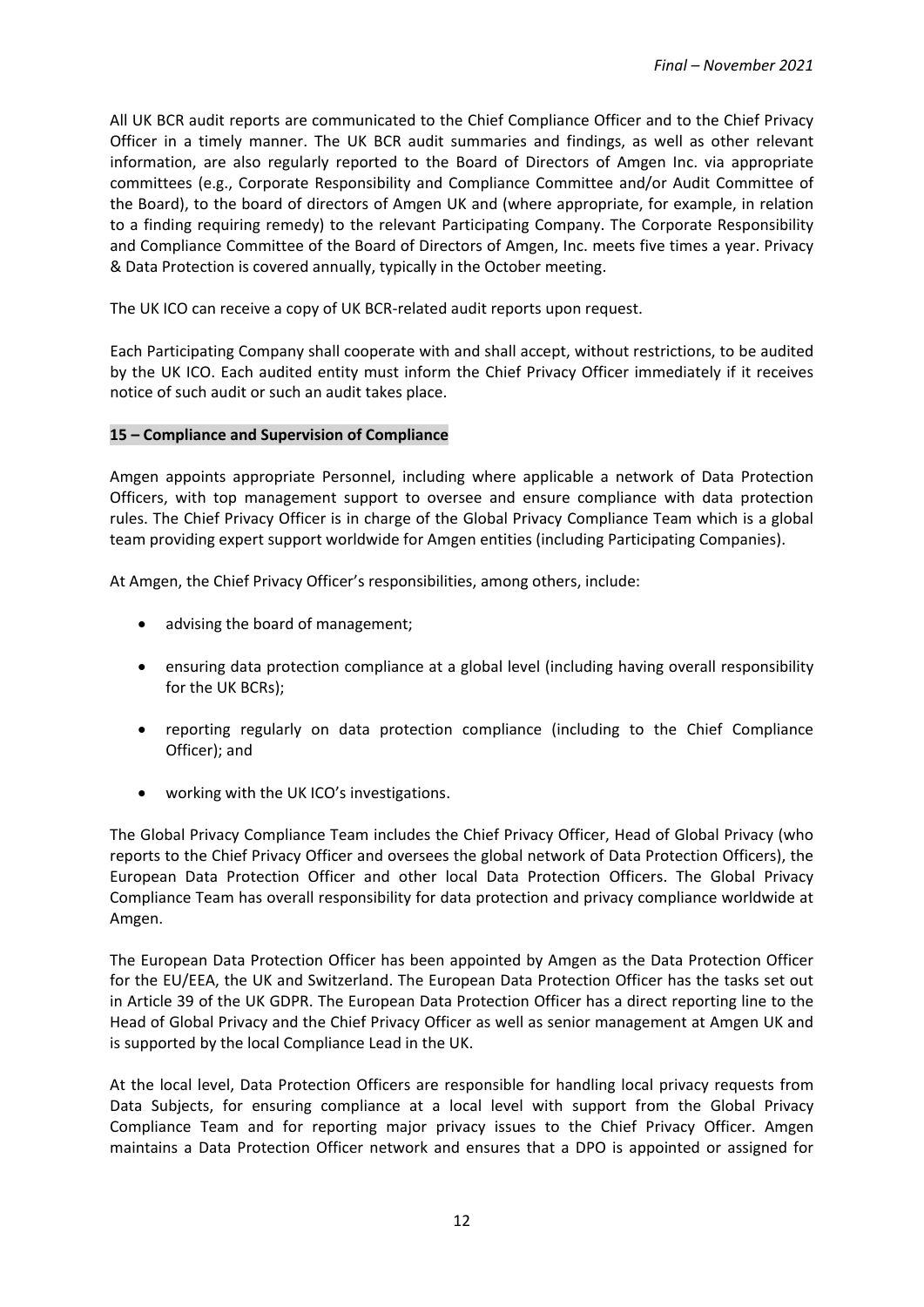each country where Amgen has a corporate entity (the Participating Company) and the applicable law of the jurisdiction of such Participating Company require such appointment.

Usually, Data Protection Officers either are, or are supported by, the local Compliance Leads who report into the Worldwide Compliance and Business Ethics department. The Global Privacy Compliance Team is a part of, and reports into, the Worldwide Compliance and Business Ethics department for which is headed by the Chief Compliance Officer. The Chief Compliance Officer has overall responsibility for the Amgen group's legal and regulatory compliance worldwide. Rarely, due to the specific circumstances of an Amgen Participating Company or other special circumstances, the Data Protection Officer may come from another function, for example Regulatory. In any event, the Global Privacy Compliance Team ensures that the Data Protection Officers and Compliance Leads are trained appropriately and have a sufficient level of management and expertise to fulfil his or her role. In addition, the Data Protection Officers have a direct reporting line to the Chief Privacy Officer and are supported by Global Privacy Compliance Team Personnel in the event they need any additional guidance.

Every Participating Company acting as Data Controller shall be responsible for and be able to demonstrate compliance with the UK BCRs. As part of this requirement, all Participating Companies:

- must maintain a record of all categories of Processing activities carried out in line with the requirements as set out in Article 30(1) of the UK GDPR. This record should be maintained in writing, including in electronic form, and shall be made available to the Chief Privacy Officer and the UK ICO on request;
- carry out data protection impact assessments for Processing operations that are likely to result in a high risk to the rights and freedoms of natural persons in accordance with Article 35 of the UK GDPR. Where a data protection impact assessment under Article 35 indicates that the Processing would result in a high risk in the absence of measures taken by the Participating Company to mitigate the risk, the Chief Privacy Officer must be consulted prior to Processing, who shall then consult with the UK ICO in accordance with Article 36 of the UK GDPR.

#### **16 – Actions in Case of National Legislation Preventing Respect of the UK BCRs**

Where a Participating Company has reason to believe that the laws applicable to it prevents the Participating Company from fulfilling its obligations under the UK BCRs or has a substantial effect on the guarantees provided by the rules, it will promptly inform the Chief Privacy Officer (except where prohibited by a law enforcement authority, such as a prohibition under criminal law to preserve the confidentiality of a law enforcement investigation) and Amgen UK.

Where there is conflict between local national law and the commitments in the UK BCRs, the Chief Privacy Officer in liaison with local legal counsel and the local Data Protection Officer will determine what legally appropriate action is required. If necessary, the Chief Privacy Officer will also consult with the UK ICO.

Where any legal requirement a Participating Company is subject to in a third country is likely to have a substantial adverse effect on the guarantees provided by the UK BCRs, the Chief Privacy Officer (and Amgen UK) shall be promptly notified, and the Chief Privacy Officer shall notify the UK ICO. This includes any legally binding request for disclosure of the Personal Information by a law enforcement authority or state security body. In such a case, the UK ICO should be clearly informed about the request, including information about the data requested, the requesting body, and the legal basis for the disclosure (unless otherwise prohibited, such as a prohibition under criminal law to preserve the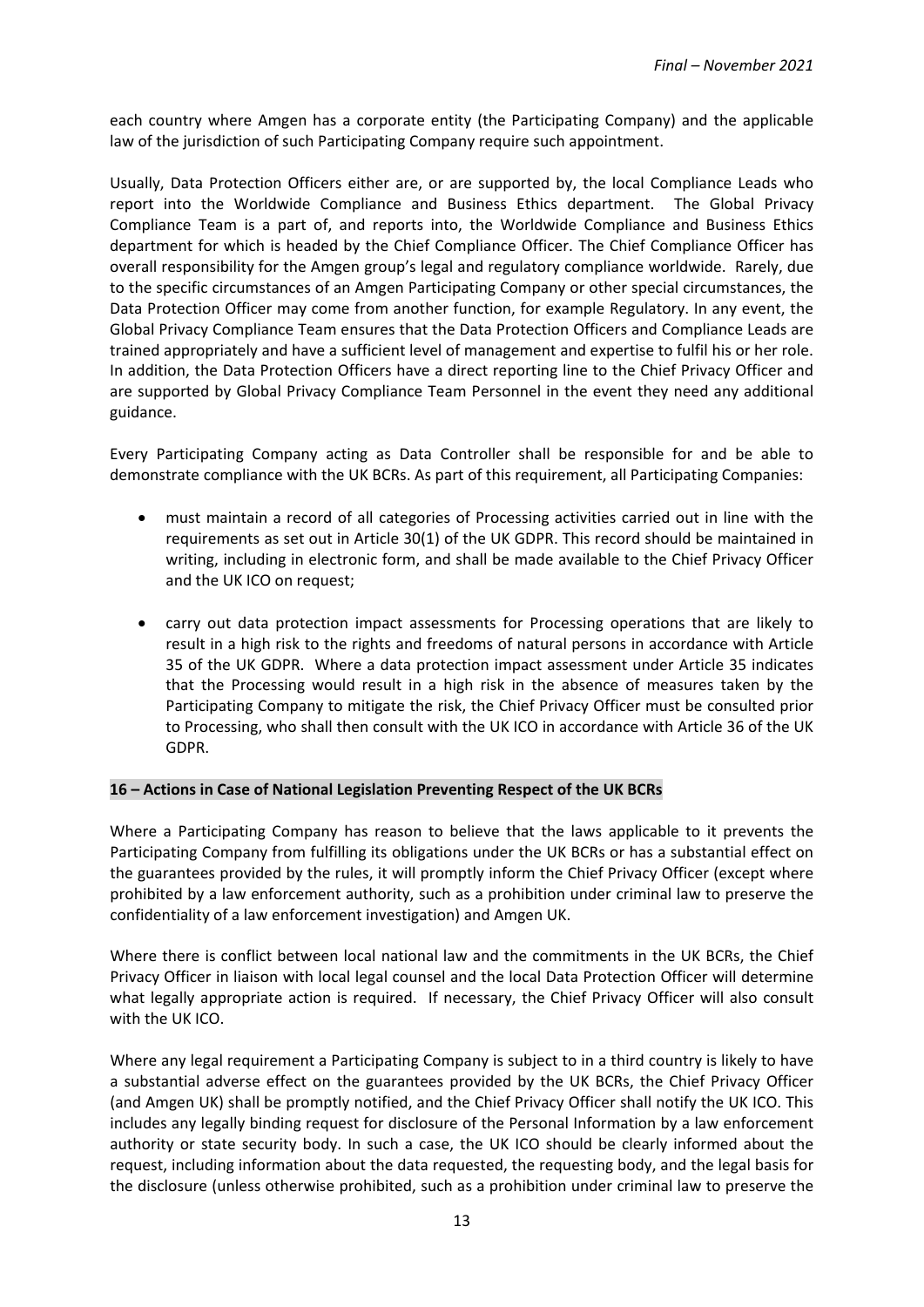confidentiality of a law enforcement investigation). If in specific cases the suspension and/or notification are prohibited, the Participating Company receiving the request will use its best efforts to obtain the right to waive this prohibition in order to communicate as much information as it can and as soon as possible and be able to demonstrate that it did so. If, despite having used its best efforts, the Participating Company receiving the request is not able to notify the UK ICO, the Participating Company, in conjunction with the Chief Privacy Officer, shall annually provide general information on the requests it receives to the UK ICO.

In any event, transfers of Personal Information by a Participating Company to any public authority shall not be massive, disproportionate and indiscriminate in a manner that would go beyond what is necessary in a democratic society.

#### **17 – Internal Complaint Mechanisms**

Amgen will expand and utilize its existing complaint handling process to incorporate handling of any UK BCRs-related complaints or concerns.

Any Data Subject may complain, at any time, that any Participating Company is not complying with the UK BCRs. Such complaints will be handled by the Global Privacy Compliance Team under the direction of the Chief Privacy Officer and in cooperation with the relevant local Data Protection Officer.

Amgen recommends that such complaints are provided in writing either by postal mail or email directly to the Global Privacy Compliance Team or to the Participating Company. The Global Privacy Compliance Team may be contacted using the contact details below:

Address: Amgen Limited, 216 Cambridge Science Park, Milton Road, Cambridge, Cambridgeshire, CB4 0WA, UK. Email: [privacy@amgen.com](mailto:privacy@amgen.com)

Amgen Personnel may as well, when acceptable according to the laws applicable to the Participating Company, use the Business Conduct Hotline to report a UK BCRs complaint.

If the complaint is received locally by the Participating Company, the DPO will translate if necessary and forward it without undue delay to the Global Privacy Compliance Team.

An initial response will be provided to the Data Subject within ten (10) working days informing that his/her complaint is under consideration and that he or she will receive substantive response without undue delay and in any event within one month of receipt of the request. Taking into account the complexity and number of the requests, the one-month period may be extended by a maximum of two further months, in which case the Data Subject shall be informed accordingly. The substantive response will include details about our findings and any action Amgen has or proposes to take. If Amgen determines that no action should be taken, this shall be explained to the Data Subject together with reasons for this determination.

If the complaint is upheld by Amgen, then Amgen will implement appropriate remedial measures. Those measures will be decided on a case by case basis by the Chief Privacy Officer and the Global Privacy Compliance Team, the local DPO and, where applicable, any other relevant department. Furthermore, if the Global Privacy Compliance Team discovers individual wrongdoing, appropriate disciplinary measures will be taken, up to and including termination of employment or engagement, to the extent permitted by Applicable Law.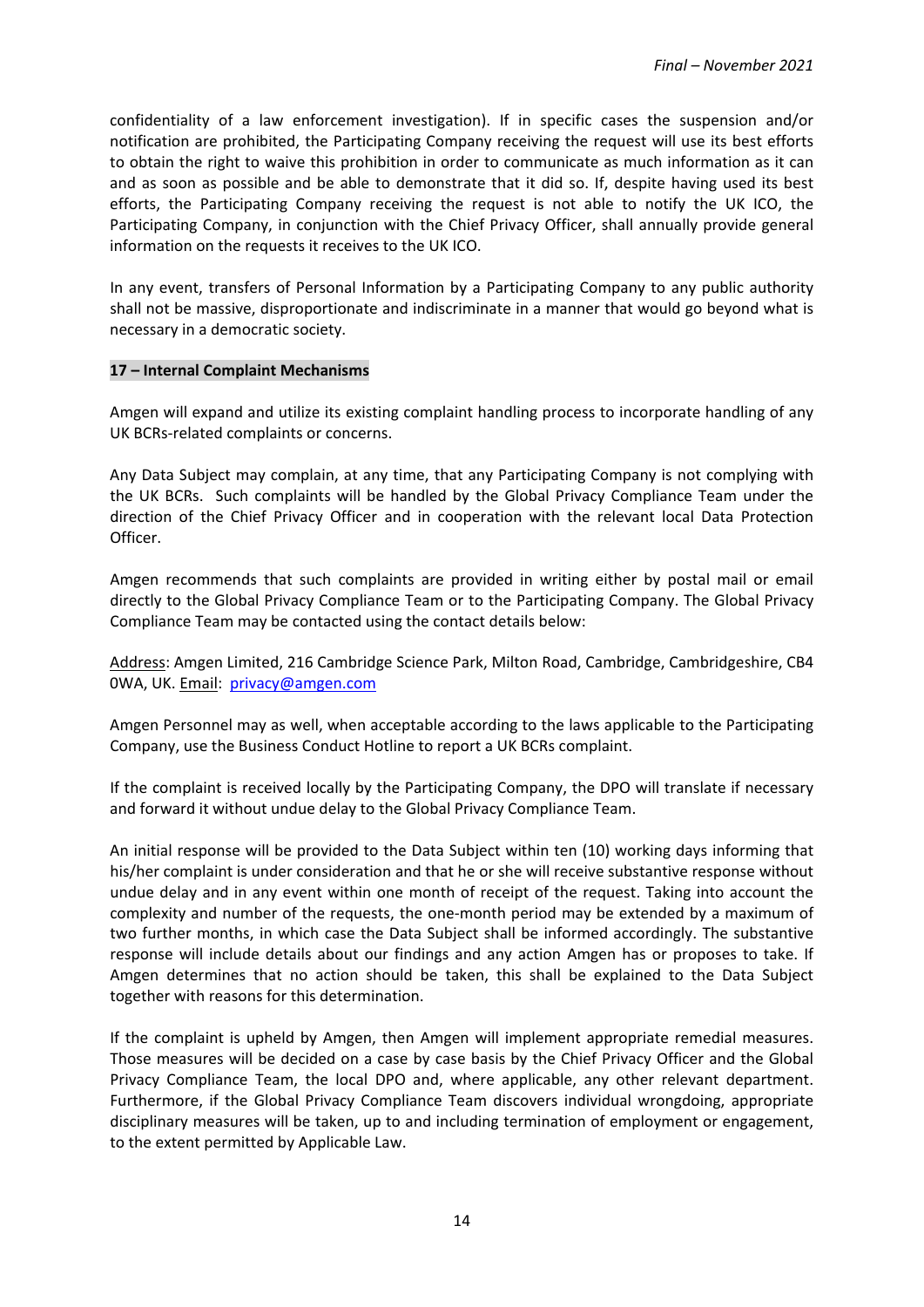The Data Subject will receive an answer informing him/her of the outcome of his complaint. This shall be without undue delay and in any event within one month of receiving the complaint (with sufficient details for Amgen to identify the nature of the complaint and, only where reasonably necessary, with any information requested to confirm the complainant's identity). Taking into account the complexity and number of the requests, the one-month period may be extended by a maximum of two further months, in which case the Data Subject shall be informed accordingly.

The Data Subject will be informed that if he/ she is not satisfied by Amgen's answer, he/she can lodge a claim before the UK courts or the UK ICO. However, it is not a requirement that a Data Subject first go through Amgen's complaint handling process before he or she can complain to the UK ICO or bring a claim before the UK courts.

This complaint handling process will be made public through the publication of the UK BCRs as mentioned in Article 7 above.

#### **18 - Third Party Beneficiary Rights and Liability**

A Data Subject whose Personal Information originates from the UK or is protected by the UK Data Protection Laws and is transferred to Participating Companies outside the UK shall have the right to enforce the UK BCRs as a third-party beneficiary and shall have the right to seek judicial redress, obtain remedies and, where appropriate, compensation for actual damage suffered as a result of breach of these UK BCRs. Any such claims can be brought by the Data Subject before the UK ICO. Data Subjects may also bring a claim before a competent court in the UK. The Data Subject shall be able to enforce the following Articles as a third party beneficiary:

- Articles 1, 2, 3, 4, 5 and 6;
- Article 7;
- Articles 8 and 9;
- Article 10, 11 and 12;
- Articles 16 and 21;
- Article 18; and
- Article 19.

For the avoidance of doubt, the third party beneficiary rights do not extend to those Articles and elements of these UK BCRs which pertain to internal mechanisms implemented within Participating Companies or the Amgen group such as details regarding training (including Appendix 2), audit programmes, internal compliance networks and structure and the mechanism for updating the UK BCRs.

Amgen UK accepts responsibility for and agrees to take such action as is reasonably necessary to remedy the acts of Participating Companies established outside the UK. Amgen UK shall pay compensation for any material or non-material damages resulting from the violation of these UK BCRs, unless it can demonstrate that the Participating Company established outside the UK is not responsible for the event giving rise to the damage. Amgen UK has sufficient financial means and insurance cover to cover damages under the UK BCRs.

Any Data Subject who has suffered damage arising from a breach of these UK BCRs by a Participating Company not established in the UK is entitled, where appropriate, to receive compensation from Amgen UK for the damage suffered and the courts or other competent authorities in the UK shall have jurisdiction. The Data Subject shall have the rights and remedies against Amgen UK as if the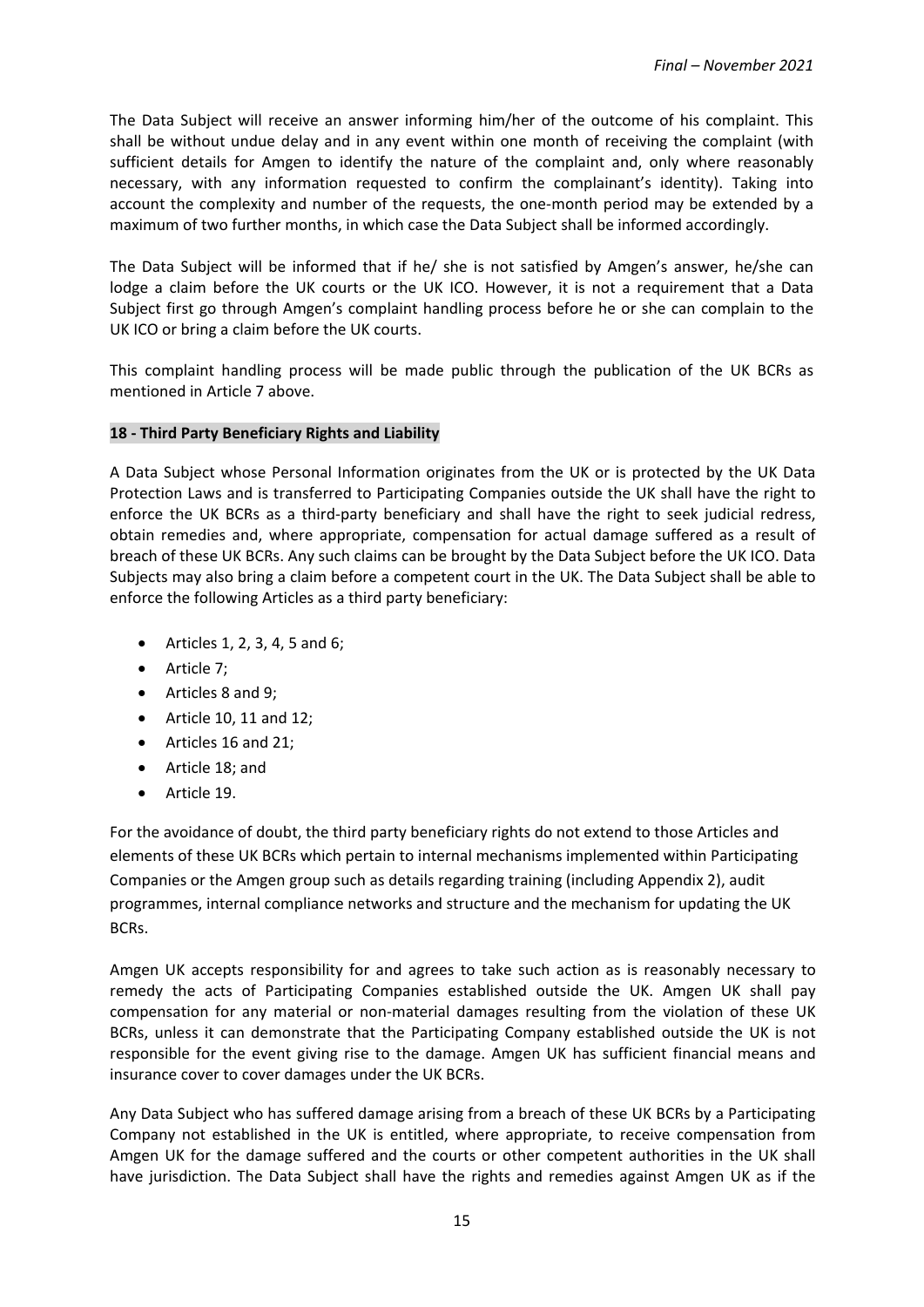violation had been caused by Amgen UK in the UK instead of the Participating Company not established in the UK. If the Participating Company not established in the UK is responsible or held liable for such breach, it will to the extent to which it is responsible or liable, indemnify Amgen UK for any cost, charge, damage, expense or loss Amgen UK incurs in relation to such breach.

In the event of a claim by a Data Subject that he/she has suffered damage and has established it is likely that such damage occurred because of a breach of these UK BCRs, the burden of proof to show that the damages suffered by the Data Subject due to a breach of these UK BCRs are not attributable to relevant Participating Company shall rest with Amgen UK. If Amgen UK can demonstrate that the Participating Company established outside the UK is not responsible for the event giving rise to the damage, it shall not be liable or responsible for the damage.

#### **19 – Mutual Assistance and Cooperation with the UK ICO**

Participating Companies shall cooperate and assist each other to handle a request or complaint from a Data Subject or an investigation or inquiry by the UK ICO.

Participating Companies will answer, in collaboration with the Chief Privacy Officer, UK BCRs-related requests from the UK ICO within an appropriate timeframe in view of the circumstances of the request (and in any event no later than any deadline imposed by the UK ICO) and in an appropriate detail based on the information reasonably available to the Participating Company. In relation to the implementation and ongoing application of the UK BCRs, Participating Companies shall give due consideration to the communications and recommendations of the UK ICO and shall comply with any formal decisions or notices issued by the UK ICO.

#### **20 – UK BCRs Updating and Changes**

Amgen reserves the right to change and/or update these UK BCRs at any time. Such update of the UK BCRs may be necessary specifically as a result of new legal requirements, significant changes to the structure of the Amgen group or official requirements imposed by the UK ICO.

Amgen will promptly report any significant changes to the UK BCRs or to the list of Participating Companies to all other Participating Companies and to the UK ICO to take into account modifications of Applicable Law, the regulatory environment and/or the Amgen group structure. Some modifications might require a new approval from the UK ICO.

The Chief Privacy Officer will keep a fully updated list of the Participating Companies of the UK BCRs and track any updates to the rules as well as provide the necessary information to the Data Subjects or the UK ICO upon request. Any administrative changes to the UK BCRs will be reported to Participating Companies on a regular basis.

Amgen is committed that no transfer is made to a new Participating Company under the guarantees of the UK BCRs until the new Participating Company is effectively bound by the UK BCRs and in compliance with the UK BCRs.

Any administrative changes to the UK BCRs or to the list of Participating Companies will be reported to the Participating Companies on a regular basis and reported at least once a year to the UK ICO with a brief explanation regarding the reasons for the update.

Substantial modifications to the rules will also be communicated to the Data Subjects by any means according to Article 7 of the UK BCRs.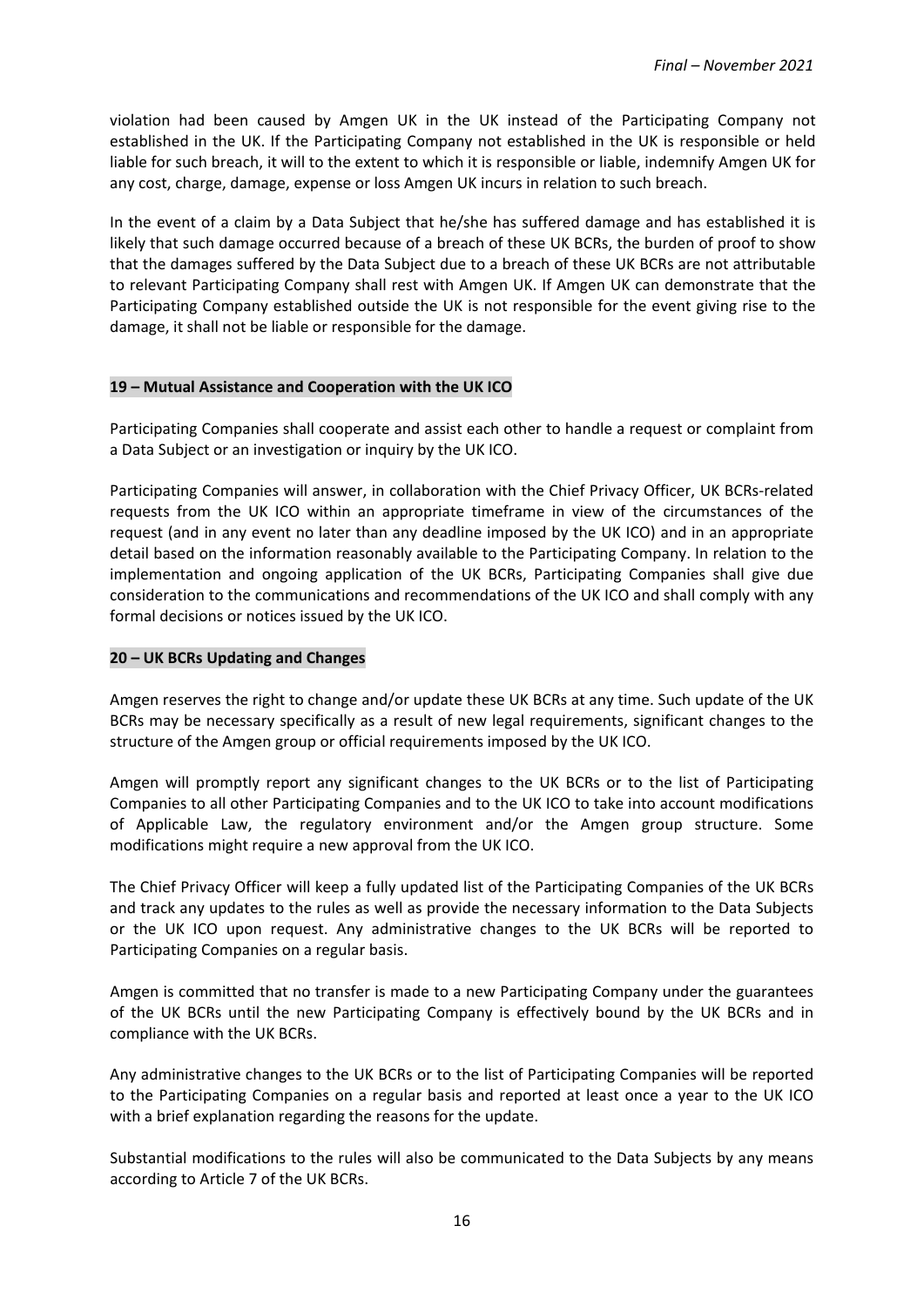#### **21 – Relationship between National Laws and the UK BCRs**

Where the local national laws applicable to a Participating Company require a higher level of protection for Personal Information it will take precedence over the UK BCRs. If the local national laws applicable to a Participating Company provide a lower level of protection for Personal Information than the UK BCRs, the UK BCRs will be applied.

In the event that obligations arising from the local national laws applicable to a Participating Company are in conflict with the UK BCRs, the Participating Company shall inform the Chief Privacy Officer without undue delay and shall comply with the additional requirements set out in Article 16 above.

In any event, Personal Information shall be Processed in accordance with the Article 5 of the UK GDPR and relevant local legislation.

#### **22 – Final Provisions**

The UK BCRs shall be effective upon approval by the UK ICO and be applicable to the Amgen Participating Companies upon signing the UK BCRs Adoption Agreement.

#### **23 – Appendices**

The attached appendixes are integrally part of the UK BCRs.

Appendix 1: Overview of Amgen UK's Data Flows

Appendix 2: Overview of Amgen Training Program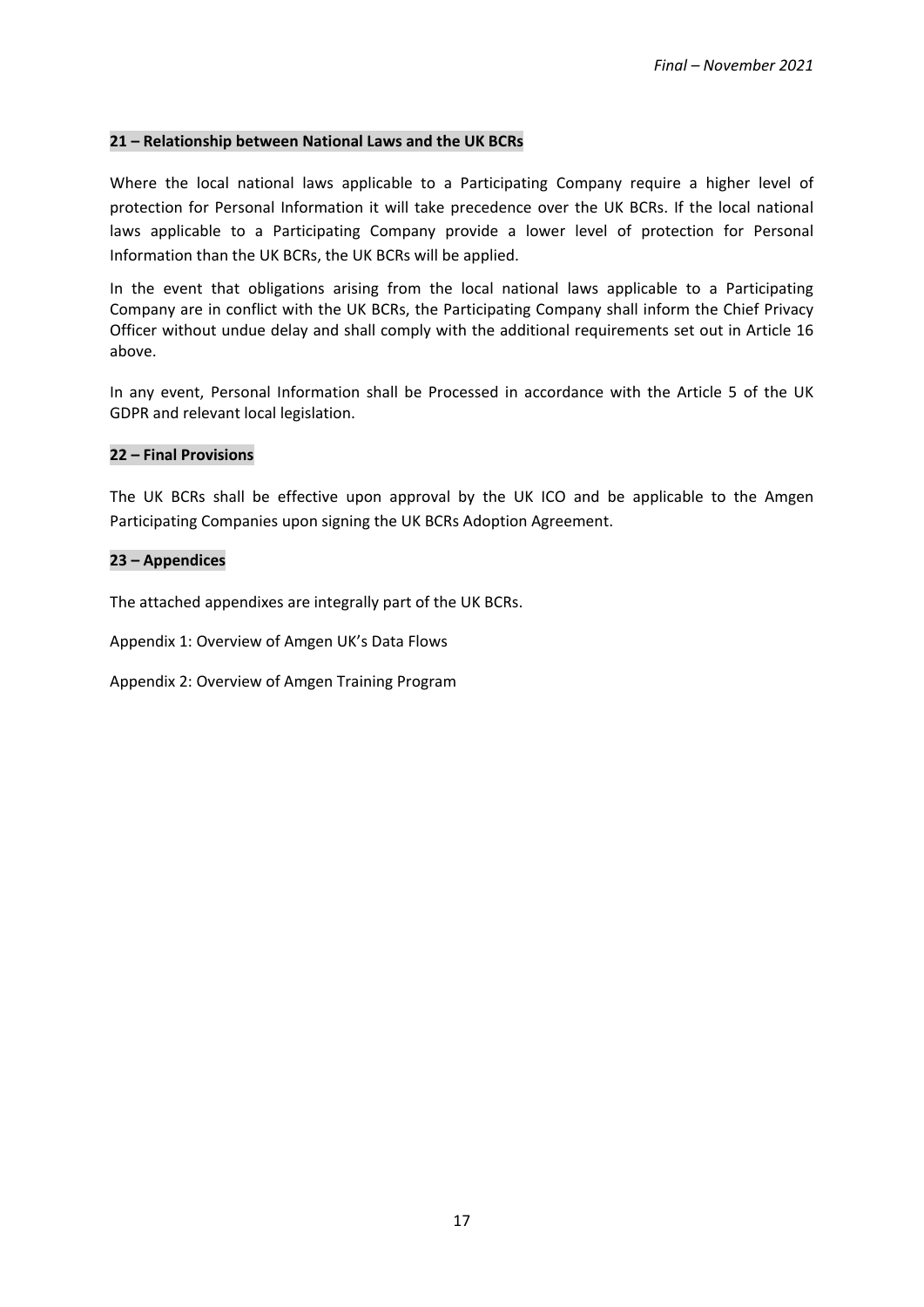#### **Appendix 1: Overview of Amgen UK Data Flows**

| Data subjects                                                                                                                   | <b>Categories of data</b>                                                                                                                                                                                                                                                                               | <b>Purposes</b>                                                                                                                                                                                                                                                                                   | <b>Transfer</b>                                                                                                                                                                          |  |
|---------------------------------------------------------------------------------------------------------------------------------|---------------------------------------------------------------------------------------------------------------------------------------------------------------------------------------------------------------------------------------------------------------------------------------------------------|---------------------------------------------------------------------------------------------------------------------------------------------------------------------------------------------------------------------------------------------------------------------------------------------------|------------------------------------------------------------------------------------------------------------------------------------------------------------------------------------------|--|
| Employee                                                                                                                        | Identification data such as name, address, date and<br>place of birth, hire date, social security numbers, credit<br>card numbers, bank account and financial information,<br>and driver's license and government-issued<br>identification card numbers<br>Vacations and benefits, grievances, bonuses, | Personnel management, information technology<br>support and administration purposes in connection<br>with the employment relationship and benefits, or the<br>administration of post-employment benefits, as well as<br>to comply with Amgen's legal, administrative and<br>corporate obligations | Amgen global data bases are located in<br>the USA where Amgen Inc., the<br>headquarters, is based.<br>Data are flowing from Amgen UK (or the<br>relevant Data Exporter) to Amgen Inc. in |  |
|                                                                                                                                 | promotions, reviews and evaluations, work records,<br>information related to health and welfare coverage,<br>retirement plan and stock option details                                                                                                                                                   |                                                                                                                                                                                                                                                                                                   | the United States or to Amgen<br>Participating Companies in Switzerland.<br>Then, the data may:                                                                                          |  |
|                                                                                                                                 | Tax and Finance Personal information<br>Sensitive data such as national origin, when permitted                                                                                                                                                                                                          |                                                                                                                                                                                                                                                                                                   | simply be stored and<br>maintained there                                                                                                                                                 |  |
|                                                                                                                                 | by local law                                                                                                                                                                                                                                                                                            |                                                                                                                                                                                                                                                                                                   | be analyzed to provide global<br>statistics and reports                                                                                                                                  |  |
| <b>Healthcare Professionals</b>                                                                                                 | Name, business phone number, business email address<br>and Field of expertise                                                                                                                                                                                                                           | Administration and management of Amgen's<br>professional and scientific activities - R&D (for example,<br>participation in medical research, clinical studies,                                                                                                                                    | be shared onward inside the<br>Amgen group to other                                                                                                                                      |  |
|                                                                                                                                 | Professional background (resume)<br>Participation to other research                                                                                                                                                                                                                                     | professional meetings or congresses<br>Promotion of Amgen's products and services                                                                                                                                                                                                                 | <b>Participating Companies</b><br>where there is a business need<br>for such access by specific                                                                                          |  |
|                                                                                                                                 | Financial information (billing and payment information)                                                                                                                                                                                                                                                 | Disclosure of financial information when required by<br>applicable "sunshine act"                                                                                                                                                                                                                 | personnel or business<br>functions at those Amgen<br>Participating Companies (ex:<br>an employee applying for a job                                                                      |  |
|                                                                                                                                 |                                                                                                                                                                                                                                                                                                         | Regulatory compliance such as safety monitoring,<br>adverse event reporting or transparency requirements                                                                                                                                                                                          | outside his country or having<br>to report to a manager based<br>outside of his country). In                                                                                             |  |
| Vendors / Suppliers                                                                                                             | Individual name, organization name, business contact<br>information                                                                                                                                                                                                                                     | Processing of payments to vendors and suppliers<br>Regulatory compliance such as tax law                                                                                                                                                                                                          | most cases, such Participating<br>Companies will act as Data<br>Controllers, but depending on                                                                                            |  |
|                                                                                                                                 | Billing and payment information                                                                                                                                                                                                                                                                         |                                                                                                                                                                                                                                                                                                   | the business need,<br>Participating Companies may                                                                                                                                        |  |
| Clinical Trial Data Subjects /<br>Patients (which may include<br>children under the age of 18<br>where (1) there is a pediatric | Coded data, health data, date of birth, place of birth,<br>sex, weight, height, ethnicity, family situation (such as<br>marital status, children), financial situation such as<br>reimbursement, professional situation such as job,                                                                    | Administration and management of biomedical<br>research (clinical trial, observatory studies)<br>Regulatory compliance such as safety monitoring and                                                                                                                                              | also act as Data Processors<br>(ex: in providing IT Help Desk<br>support or providing support<br>relating to the HR Connect                                                              |  |
| patient involved in a clinical                                                                                                  | unemployment, participation to other research;                                                                                                                                                                                                                                                          | adverse event reporting (when permitted by local law)                                                                                                                                                                                                                                             | Service Centre).                                                                                                                                                                         |  |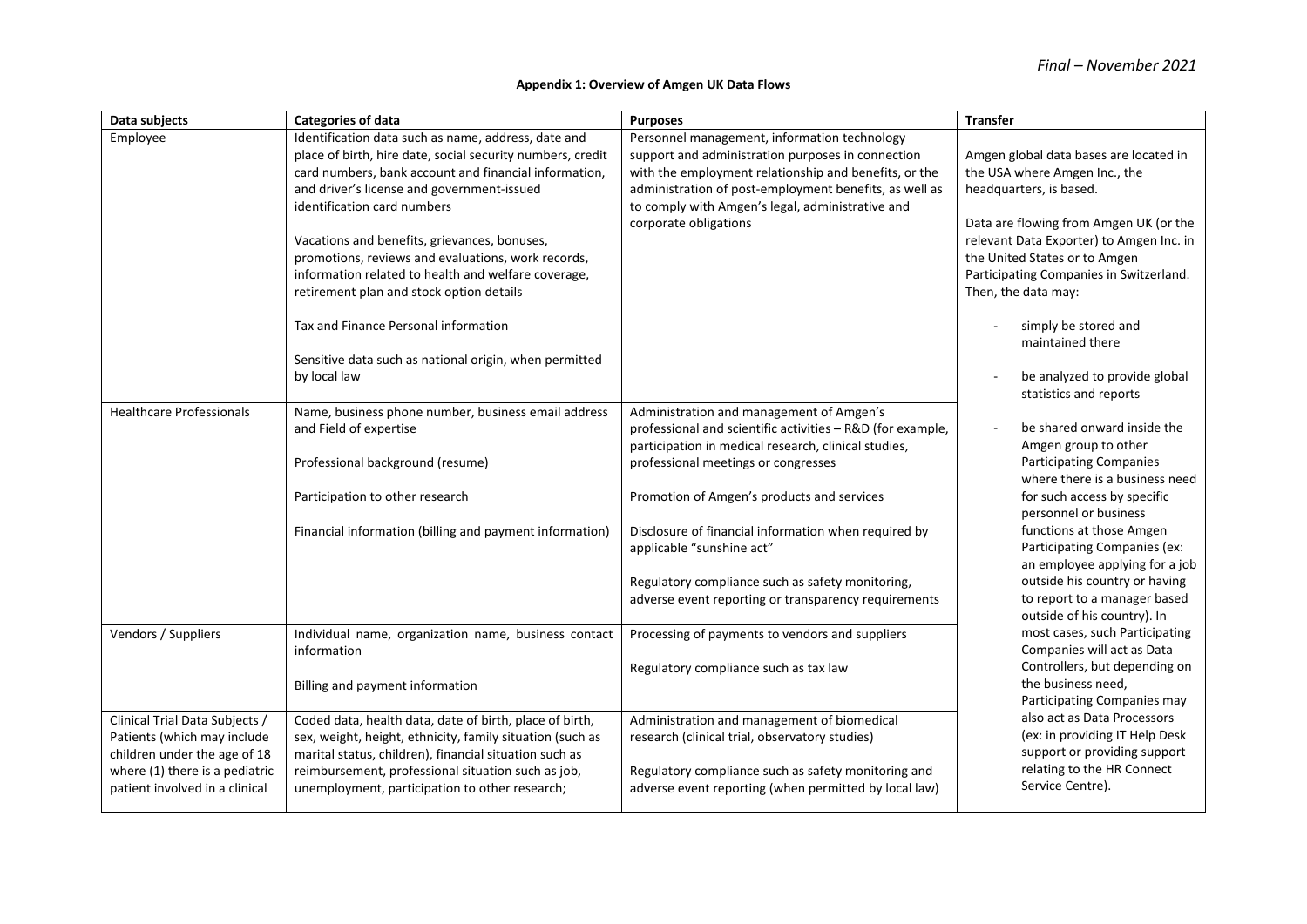| study sponsored by Amgen,     | commutes, consumption of drugs, alcohol, drugs, and  |  |
|-------------------------------|------------------------------------------------------|--|
| or (2) there is an adverse    | general habits or behaviors (when permitted by local |  |
| event involving the use of an | law)                                                 |  |
| Amgen product with a          |                                                      |  |
| pediatric indication)         |                                                      |  |